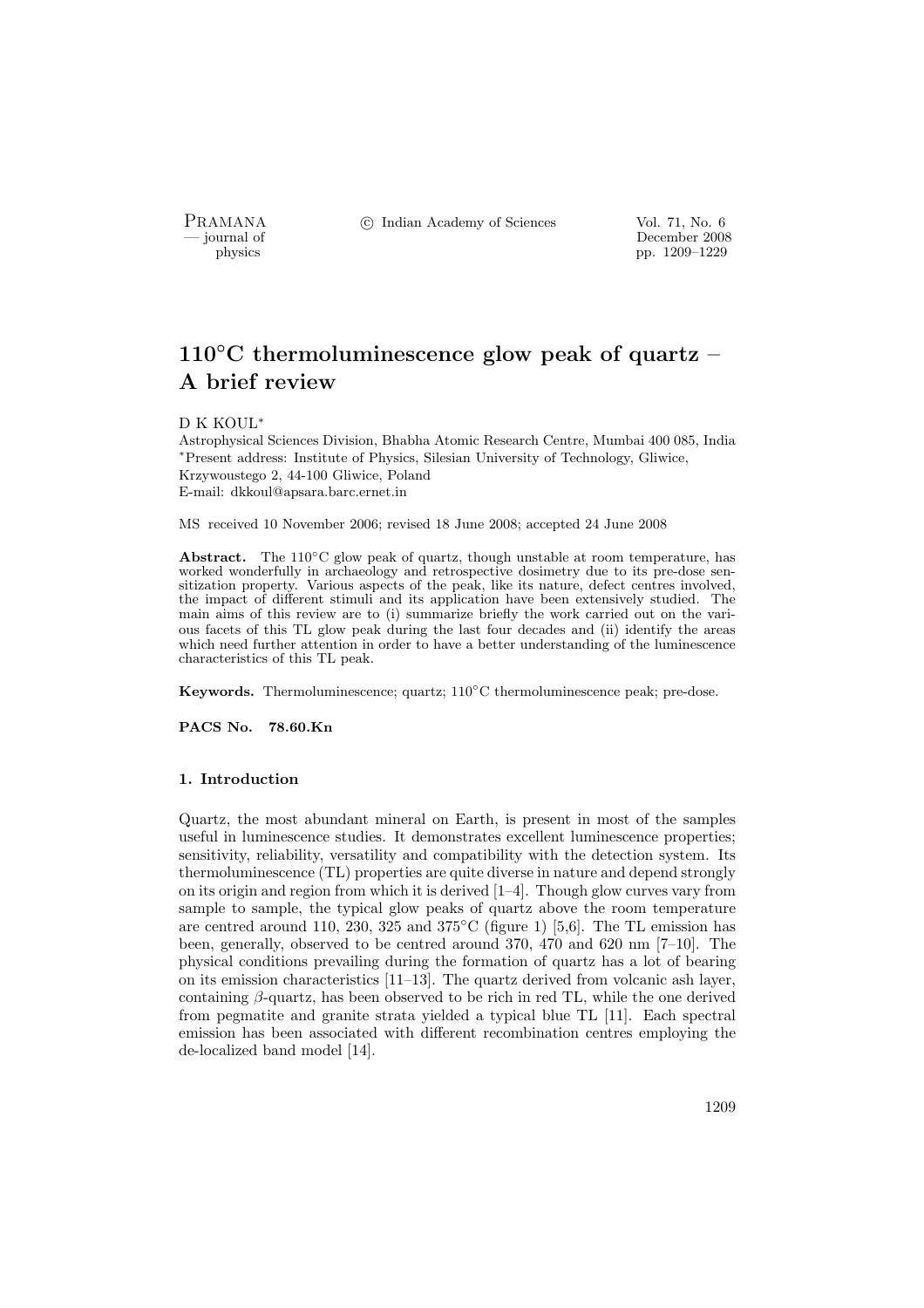



Figure 1. Typical TL glow curve of natural pink quartz after administering a radiation dose of  $2.5 \times 10^3$  Gy and measuring the TL at a heating rate of  $25^{\circ}$ C min<sup>-1</sup> [6].

The 110<sup>°</sup>C peak of quartz having a half-life of a couple of hours at room temperature was of no use in any of the application until its sensitization after a combined treatment of radiation and heat, the so-called pre-dose sensitization, was observed [15]. Zimmerman proposed a phenomenological model, based on the transfer of charge from one recombination centre to another, which explained most of the characteristics of the pre-dose sensitization process [16]. The pre-dose sensitization mechanism involves the integrated administration of radiation and heat treatments. The sensitivity of the crystalline quartz, in this case, is governed by the previous radiation dose experienced by it at room temperature and the subsequent thermal activation. This charge transfer from one recombination centre to another was proposed to enhance the recombination rate due to increased population of holes trapped in the recombination center and decreased competition from other trapped holes. The various features of the Zimmerman model have remained valid till date though certain minor modifications had to be introduced in order to take into account some phenomena not addressed by this model. Attempts were, also, made to explain the pre-dose sensitization phenomenon on the basis of phase transition and creation of the corresponding characteristic hole traps [17]. Annealing the quartz beyond the inversion temperature,  $\alpha$  to  $\beta$  transition, was presumed to create new hole centre L' similar to the centre responsible for  $110\textdegree C$  TL peak, the L centre. But, this model could not explain different phenomena observed in the pre-dose sensitization process.

Though quartz has been the extensively studied natural mineral, it is the effective utilization of this low-temperature,  $110\degree C$ , glow peak of quartz that has attracted considerable interest in particular. Studies have been undertaken to (a) understand the nature of this peak in both natural and synthetic quartz, (b) identify the centres involved in the luminescence process, (c) study its response to thermal and radiation treatments, (d) its correlation with the OSL emission and (e) eventually, evolve models to explain all the observed characteristics of this glow peak [18–23]. The impact of heat and radiation treatment on the TL properties of the 110◦C peak has been addressed by various workers [5,24–29]. The main phenomena studied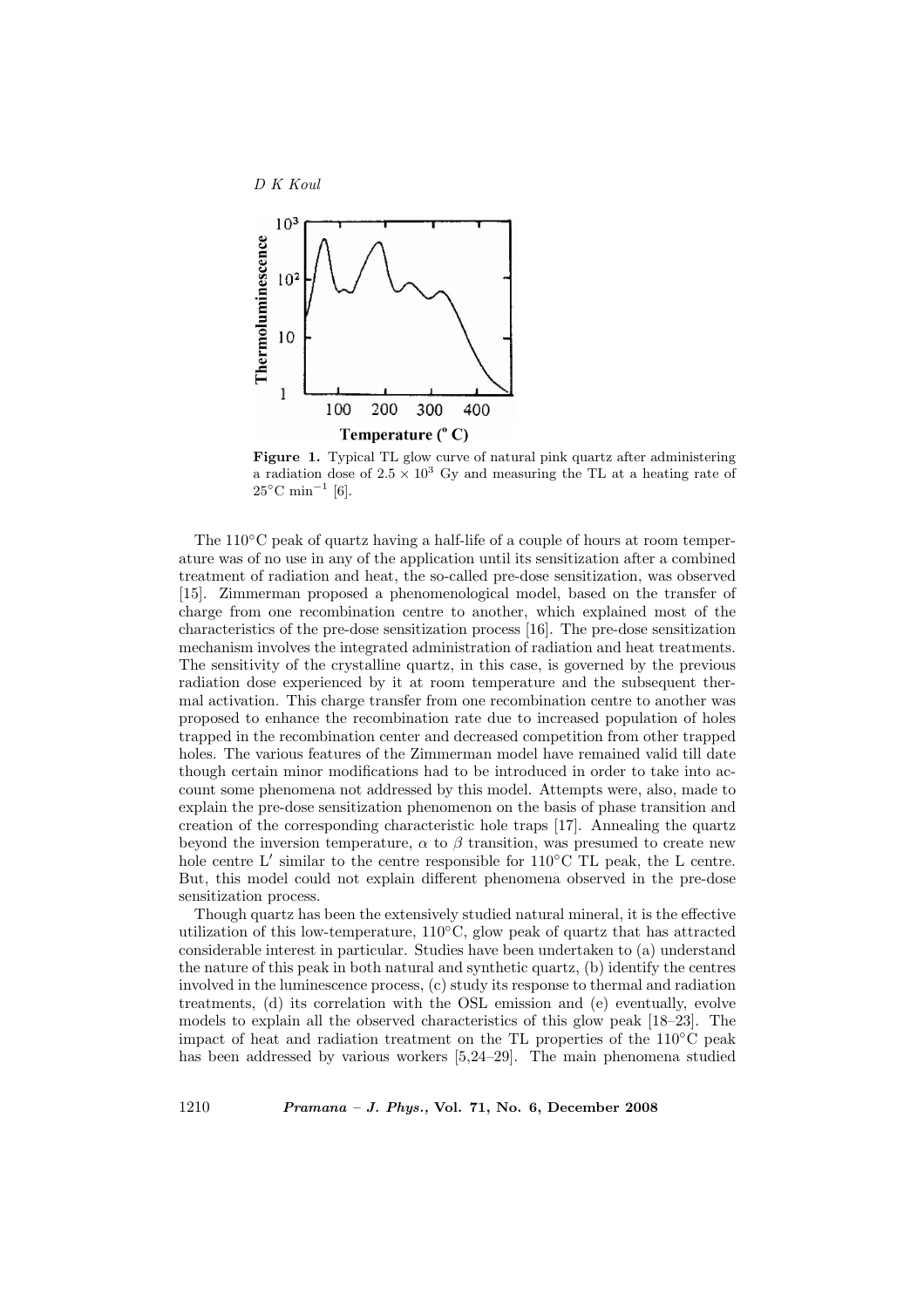were: (i) variation in TL sensitivity, (ii) behaviour of the growth curve, (iii) role of deep traps and (iv) change in the spectral emission. These treatments have been observed to have a strong influence on the luminescence behaviour of the 110◦C peak. The general observations reported by various workers are: (i) sensitization of the glow peak, (ii) shifting of the peak positions, (iii) generation of new peaks and (iv) variation in emission spectrum.

A workable TL peak at a temperature as low as 110◦C is a big advantage in TL measurements, as the unwanted effects due to heating at higher temperatures can be avoided. These include (i) black-body background radiation, (ii) thermal quenching and (iii) heat-induced chemical reaction in the specimen. The modus operandi involved in the procedures based on the pre-dose mechanism is to monitor the increase in the sensitization rather than the conventional accumulation of TL. This mode of measurement has been effectively utilized in various applications: (i) archaeological dating, (ii) retrospective dosimetery, (iii) authenticity testing, (iv) firing temperature measurements etc. [30–35]. This method has been found to have a great potential in the estimation of the low equivalent dose (paleo-dose) in the range of ∼mGy to a few Gy. The upper limit is set by the early onset of saturation, at around several grays. The conventional method has been observed to have limitations in this dose range due to poor TL intensity at such doses coupled with the various unwanted effects generated by heating at higher temperatures, as listed above.

The correlation of the 110◦C glow peak with optically stimulated luminescence (OSL), a very powerful analytical method, reported by various workers, has enhanced the importance of this peak [22,36,37]. As a result of this correlation, it has been routinely used to monitor the sensitivity change occurring in the OSL measurements due to pre-heat, involved in the protocol. It is now widely accepted that the two luminescence phenomena share the same centres [38,39].

A lot of literature is available on the luminescence properties of the  $110\degree C$  glow peak of quartz. The characteristics of the pre-dose mechanism have been analysed in detail so as to render reliability to the pre-dose technique. The intricacies involved in the pre-dose measurements have been reviewed by Bailiff [31]. During the last two decades a lot of work has been carried out to understand the nature of this first glow peak of quartz in general and its pre-dose phenomenon in particular. The motivation behind this paper has been to update various facets of this peak. The emphasis has been to take a look at: (a) nature of defects involved in the TL process, (b) the models developed to explain various phenomena exhibited by this glow peak, (c) impact of radiation and thermal treatments on its luminescence properties and (d) the correlation of this glow peak with the OSL emission of quartz. An attempt has also been made to identify the areas that need a re-look for better understanding of the various aspects of this TL glow peak.

## 2. Nature of the 110◦C peak

The behaviour of the  $110\degree C$  glow peak, like other glow peaks of quartz, is quite diverse in nature and depends strongly on the nature of the sample. The actual position of the peak is generally within the range  $90-120\degree\text{C}$  (heating at  $5\degree\text{C s}^{-1}$ ),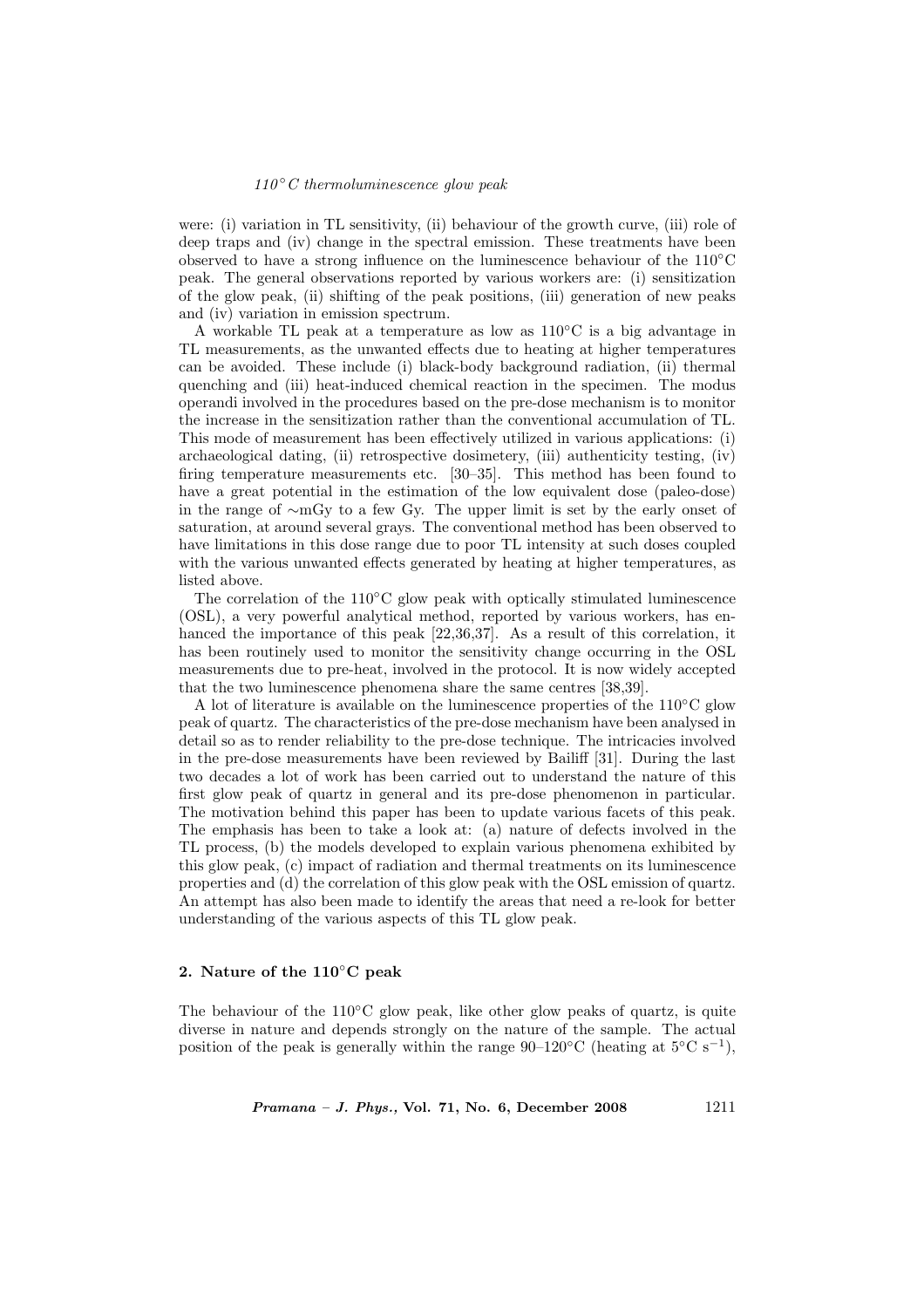but, for all practical purposes it is referred to as the  $110\degree$ C glow peak [40]. Though it appears as a nice smooth single peak with a small hump at the lower temperature end, it actually consists of a number of overlapping glow peaks. Experiments were conducted to unveil these glow peaks in synthetic quartz crystals using various irradiation temperatures (273–293 K). The glow curve obtained after irradiation at different temperatures in this range was observed to unfold the 110◦C glow peak into three overlapping peaks [23]. The difference in the sensitization behaviour of these individual peaks suggested that the centre(s) responsible for the  $110^{\circ}$ C glow peak might have an internal structure.

The luminescence emission spectrum of 110◦C peak has been recorded by a number of workers. The most frequently observed bands are centred around 360– 380 nm, 420 nm and 450–470 nm. But, emission at ∼550 nm and 610 nm (red TL) have also been reported [24,41,42]. Various properties of  $110°C$  peak, like (i) degree of saturation and (ii) thermal activation characteristics has been observed to vary significantly in various emission bands. The variation in the thermal activation characteristics suggested different sensitization mechanisms operating in various emission windows [42]. The growth curves of the 550 nm emission were found to saturate at around a dose of one order higher than in case of the conventional emission band of 360 nm. The red emission signal of quartz has also been incorporated for dating by various researchers [43,44].

A variety of defect centres are known to exist in quartz; aluminium associated centres, oxygen-vacancy centres, germanium associated centres, H-atoms etc. [45,46]. Based on ESR, IR and luminescence measurements it is now widely believed that the traps responsible for this peak are the  $(GeO<sub>4</sub>)$ <sup>-</sup> electron traps and the centres  $(AlO<sub>4</sub>)<sup>o</sup>$  and  $(H<sub>3</sub>O<sub>4</sub>)<sup>o</sup>$  act as recombination centres. The effectiveness of these recombination centres differs between virgin and stimuli-treated specimen. The similarity in the TL behaviour of the synthetic and natural quartz made Petrov and Bailiff  $[23]$  to believe that defects associated with the intrinsic  $SiO<sub>2</sub>$  lattice have a role in the sensitization process. This stems from the fact that the synthetic quartz specimen contains fewer impurities than the natural one.

The exact contribution of various proposed centres to the luminescence process in the case of the 110◦C glow peak of quartz seems to be far from over. Various studies have revealed the complicated character of these centres. Though correlation of the various emission windows with the corresponding centres has been attempted, a generalized formalism has yet to be established. A better understanding of the role of intrinsic and extrinsic centres will be useful in this direction. Do one or more than one centres contribute and what are their degrees of contributions in luminescence process of quartz from various regions and origins needs to be addressed. The detailed characterization of the 110◦C TL peak in the different emission windows will also be useful to get a better feel of the centres involved in the luminescence process.

#### 3. Impact of heat treatment

The impact of heat treatment on the TL properties of the  $110°C$  peak has been studied extensively and various important features reported are as follows: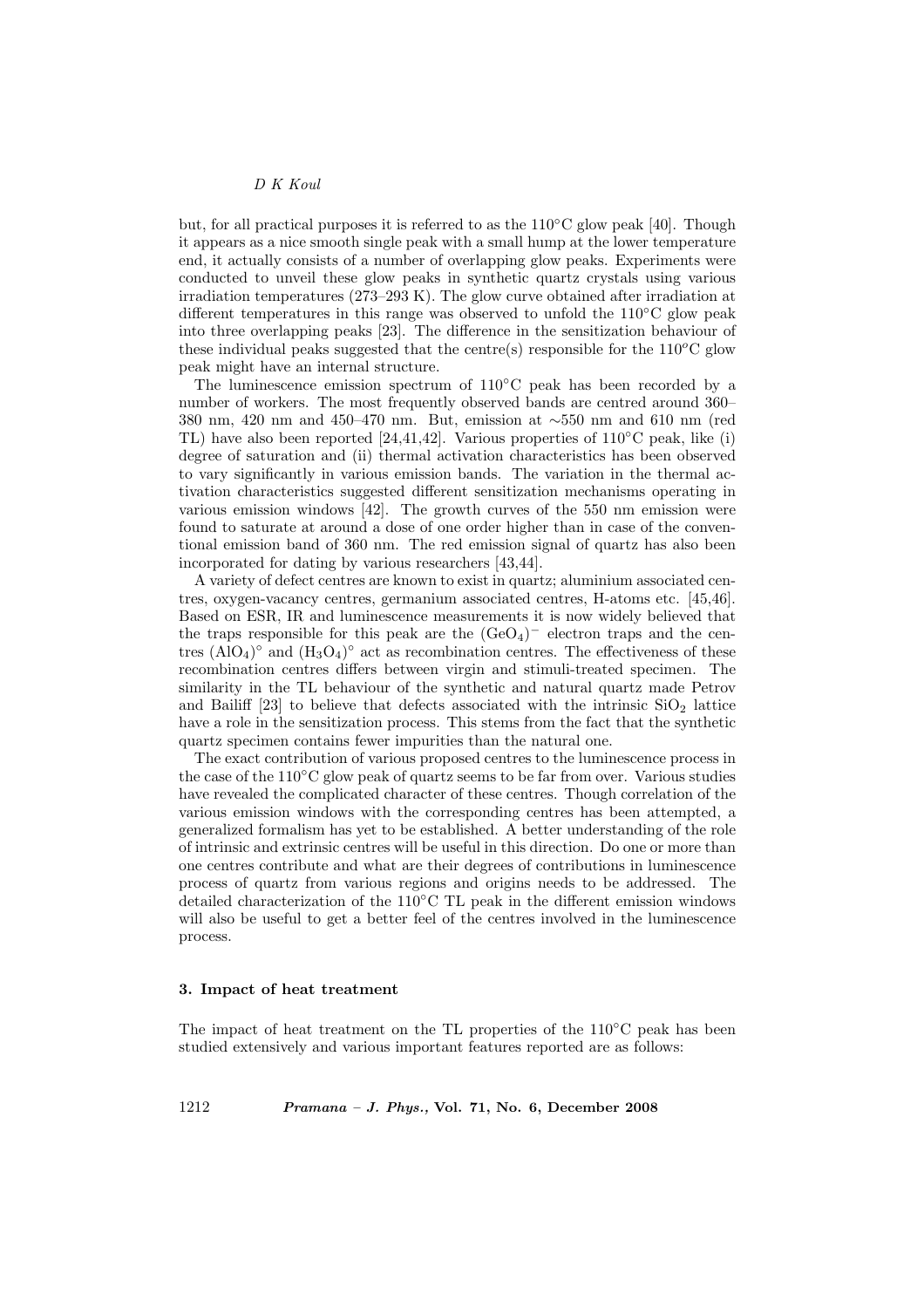$110^{\circ}$ C thermoluminescence glow peak



Figure 2. TL intensity at different heating temperatures [27]. Inserted plot depicts the same TL sensitivities from 300 to 500◦C. The sensitization initiates at ∼200◦C and continues up to 900◦C. The impact of sensitization is prominent in the case of 110◦C TL peak only [27].

#### 3.1 Sensitization

Thermal history of the quartz specimen, which includes (i) firing temperature, (ii) duration of firing, (iii) cooling rate and (iv) environment prevailing during firing episode, has been found to have a lot of bearing on the luminescence characteristics of the  $110\degree$ C TL peak [25,47,48]. The TL sensitivity of quartz, both natural and synthetic, has been observed to be strongly influenced by the heating temperature during firing episode. This sensitization is due to pure thermal treatment and should not be confused with the pre-dose effect. The sensitization with firing has been, generally, observed to initiate at ∼200◦C and saturates at ∼1000◦C. An enhancement as high as  $\sim 10^5$  has been recorded after a firing of 900°C (figure 2) [27]. Apart from this enhancement in sensitivity, the growth curve of the  $110°C$ peak has also been observed to get modified by the firing temperature. The degree of superlinearity was observed to reduce with increase in the firing temperature and, eventually, gets completely removed after the firing temperature of 900◦C [29,47,49] (figure 3).

The phenomenon of sensitization with firing has been explained on the basis of the change in the competition among various centres during TL read out, i.e. heating stage [49,50]. All forms of quartz, natural or synthetic, contain aluminium, substituting for silicon in the lattice. The monovalent charge compensators, including  $Li^+$ ,  $Na^+$ ,  $H^+$  are always present as interstitial ions. These interstitials play a big role in the kinetics of various centres present in quartz. In as-grown state the monovalent alkali ions act as charge compensators for  $Al^{3+}$  ions, but irradiation at room temperature drifts the alkali ion to the centres, which are pre-cursors to the  $E_1'$ -centres. Firing, i.e. annealing at higher temperature, allows these ions to return back to the as-grown configuration which, eventually, reduces  $E'_1$ -centre concentration. It is the reduction in these centres, named as deep traps, with firing which have been reported to be responsible for these phenomena of sensitization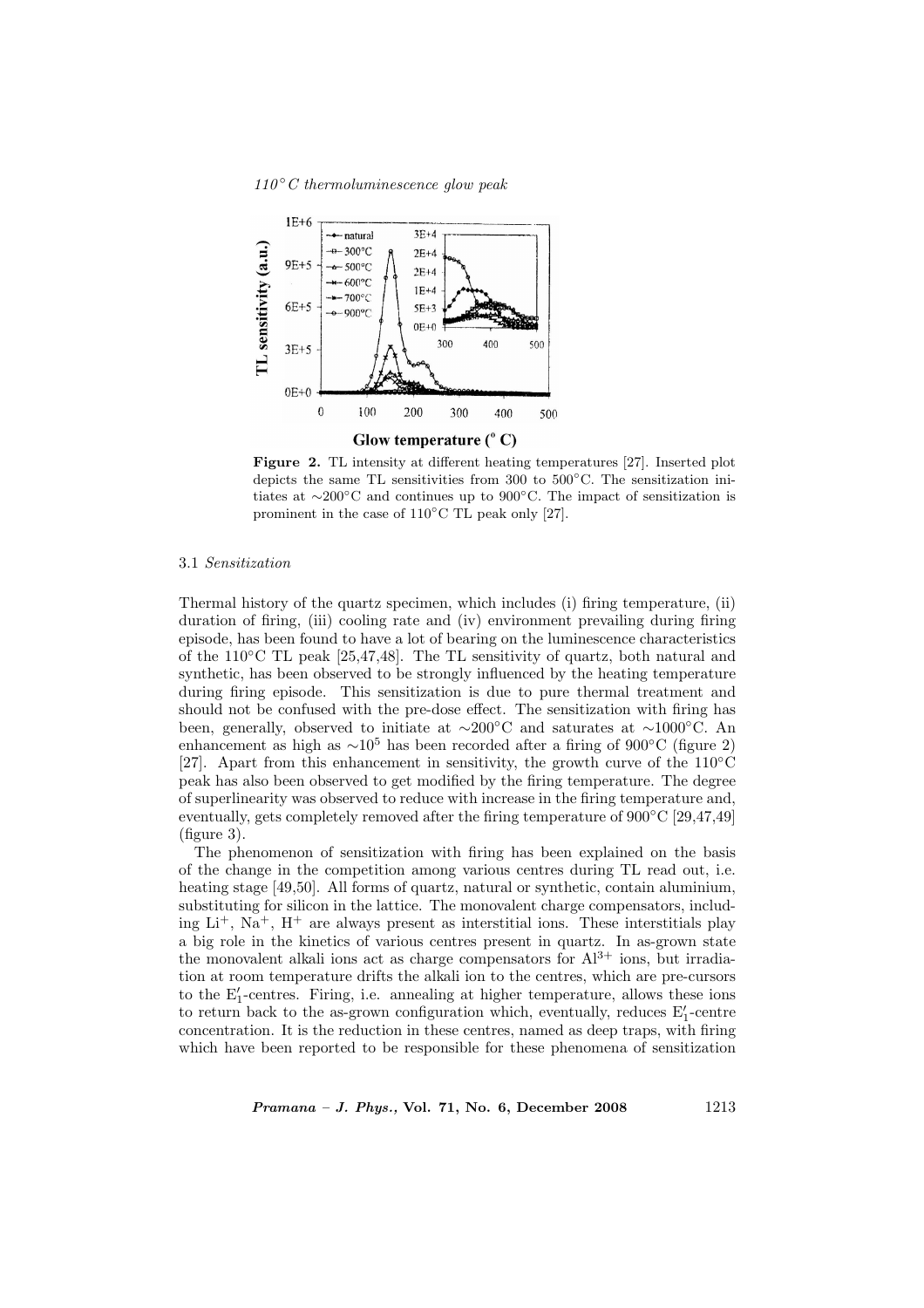



Figure 3. TL sensitivity as a function of annealing for various doses. (a) 3 Gy, (b) 5.5 Gy, (c) 11 Gy, (d) 22 Gy, (e) 38 Gy, (f) 60 Gy, (g) 81 Gy and (h) 120 Gy. The superlinearity in the sensitization reduces with the increase in the firing temperature [47].

and removal of non-linearity in the case of the  $110\degree$ C TL peak [51–53]. The annealing characteristics of  $E_1'$ -centre seems to makes it a strong contender for being the competitor. The formation of this centre has been found to have a direct correlation with the presence of alkali ions present in the lattice [50].

Studies carried out to monitor the variation in sensitivity of both the 110◦C TL and fast component of the CW-OSL emissions with firing at various high temperatures have also been observed to be affected by the phase transitions. The enhancement has been reported to be large, in particular, around heating temperatures of ∼800–900◦C (figure 4), the region of quartz-2 tridymite phase transition [25,54– 56]. Based on various techniques TL, LM-OSL, EPR and CW-OSL it has been reported that UV emission (360 nm) was enhanced by heating to  $700\degree$ C whereas the 1060 $\degree$ C heating enhanced the red emission (630 nm) [54,57]. This suggests that sensitization curves also seem to carry the signatures of the phase transition.

There is no general formalism that can exactly explain and predict the behaviour of the luminescence characteristics of 110◦C glow peak of quartz with heat treatment. Samples derived from various regions do not behave in an exactly similar way as far as their mode and degree of sensitization is concerned. Apparently, this may be primarily due to variation (i) in the nature of impurities present in their lattice, (ii) in the thermal history experienced by the specimen during their formation or thereafter and (iii) in the dominant mode of sensitization, which can occur due to annihilation of the competitor or phase transition. The removal of the competitor during firing seems to be more or less an established phenomenon. But, the situations where the role of phase transitions rather than that of the competitor become dominant need to be understood in a much better way. May be it has to do something with the provenance of the specimen?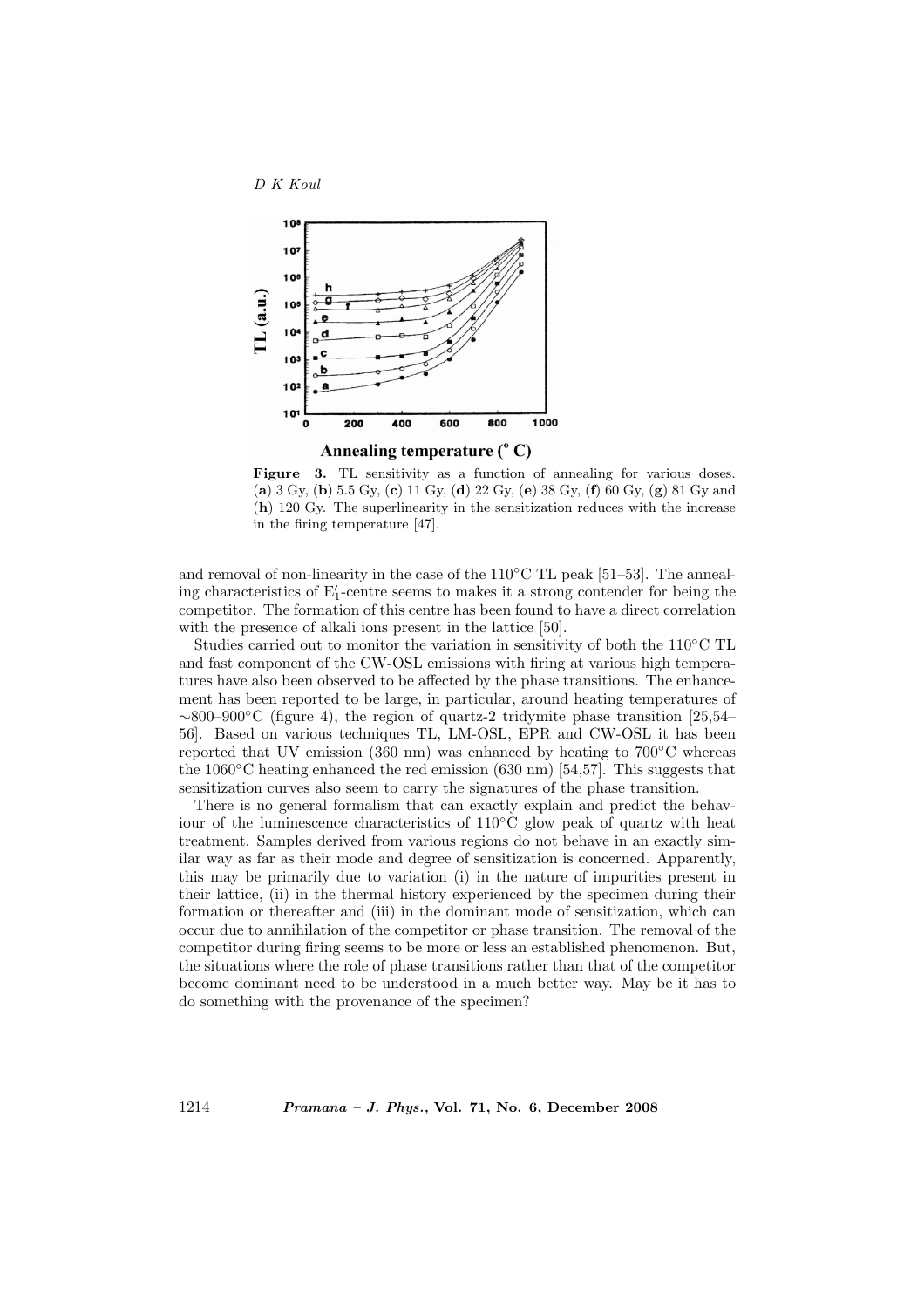

Figure 4. Measurement of the TL sensitization of the Thar and Sludge samples after refiring at various high temperatures,  $400-900°C$  in the case of Thar and  $400-1000\degree C$  in the case of Sludge, in steps of  $100\degree C$ . The pre-dose treatment consisted of test dose of 0.4 Gy, pre-dose of 10 Gy and thermal activation temperature of 500◦C. The arrows point out the firing temperatures experienced by the specimen prior to refiring, 600 and 800◦C in case of Thar and Sludge respectively [56].

#### 3.2 Emission spectrum

The un-annealed quartz samples on irradiation have been observed to yield an emission band of the 110◦C peak that prominently spreads from 420 to 520 nm, centred at 470 nm. But, the thermal treatment has been found to generate a new emission band, centred at ∼370 nm [54,58]. It is this component which has been observed to get sensitized by thermal treatment, while the 470 nm component was found not to participate in this phenomenon. The 370 nm component has been observed to have a direct correlation with the firing temperature, increasing sharply with temperature as is evident from figure 5 [59].

The thermal sensitization of the  $110\degree$ C peak has been reported to have no correlation with  $(AIO<sub>4</sub>)<sup>°</sup>$  centres, the centres responsible for the 470 nm emission [60]. The studies based on ESR data, on the other hand, demonstrated the production of  $(H_3O_4)^\circ$  centres, the centres responsible for 370 nm emission after the firing episode. Sweeping, the process of electro-diffusion of monovalent ions into quartz lattice by application of an electric current at high temperature,  $H^+$  ions into quartz also confirmed the significant role of  $H^+$  in the sensitization process. This process produced results qualitatively similar to those induced by firing quartz [61]. The  $(H_3O_4)^\circ$  centre is similar to  $(AIO_4)^\circ$  centre except that  $Si^{4+}$  is replaced by three protons. The annealing properties of both these centres have been observed to be quite similar  $[62]$  (figure 6). It essentially means that the same annealing mechanism may be operative for these two defects. All these studies inferred that the  $(H<sub>3</sub>O<sub>4</sub>)<sup>o</sup>$  seems to be the centre responsible for the TL emission at 380 nm.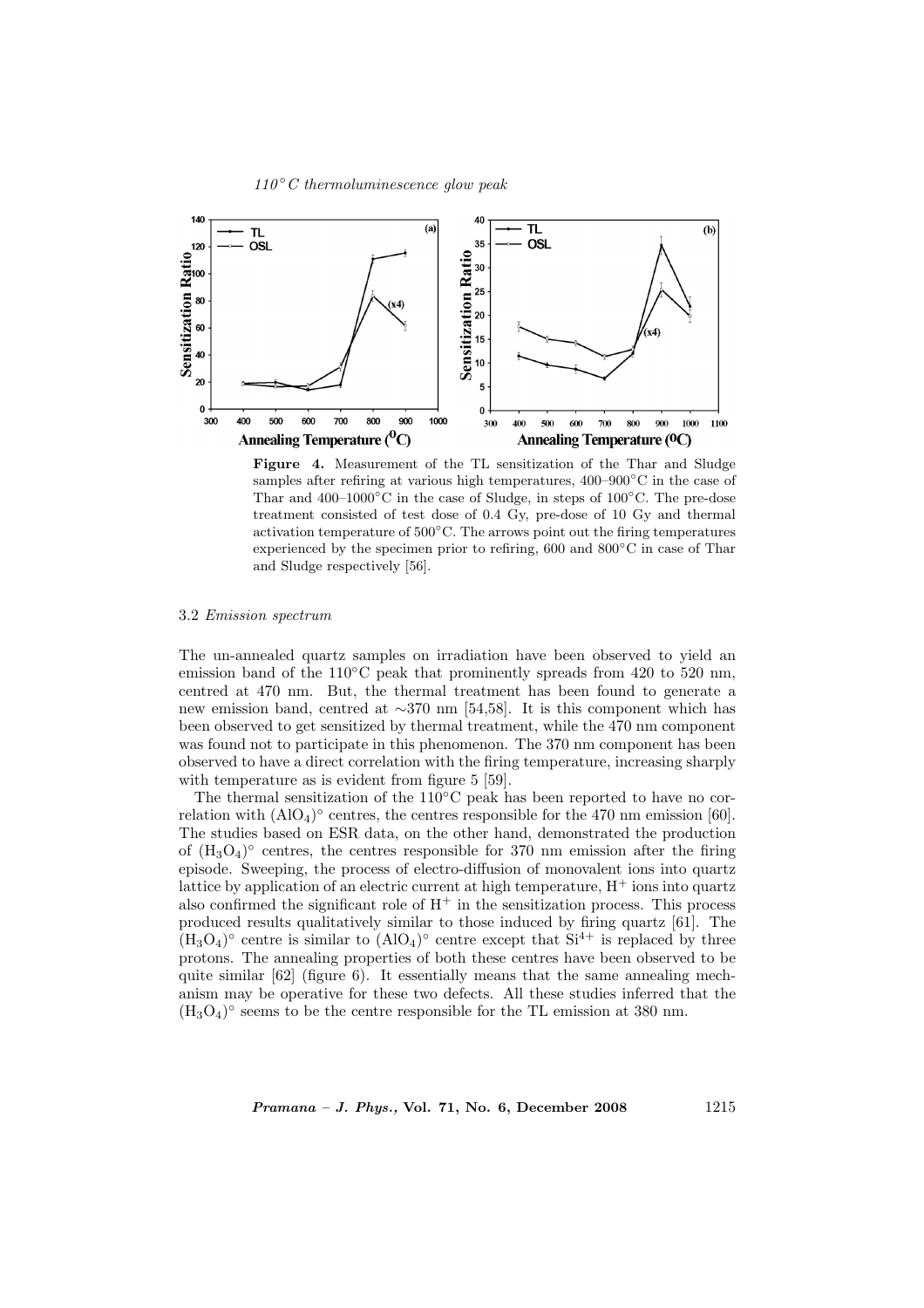



Figure 5. TL emission as a function of annealing temperature during thermal treatment. The heat treatment sensitizes the 370 nm emission component while the 470 nm component does not seem to participate. Again, it is the TL peak at 110◦C which has a dominant role in the entire process [59].



**Figure 6.** Pulse annealing curves of  $(H_3O_4)^\circ$  centres in EGX quartz; A – received sample and B – a fired sample. Inset depicts the similarity between the annealing profiles of the  $(AlO<sub>4</sub>)<sup>°</sup>$  (filled circles) and  $(H<sub>3</sub>O<sub>4</sub>)<sup>°</sup>$  centres (empty circles) [62].

## 4. Pre-dose phenomenon

The various features of the pre-dose sensitization of the 110◦C peak of quartz are described as follows:

#### 4.1 Zimmerman's model

The model is based on two electron traps; one corresponding to the 110◦C peak, T, and the second, S, incorporated for charge neutrality; and two hole traps, one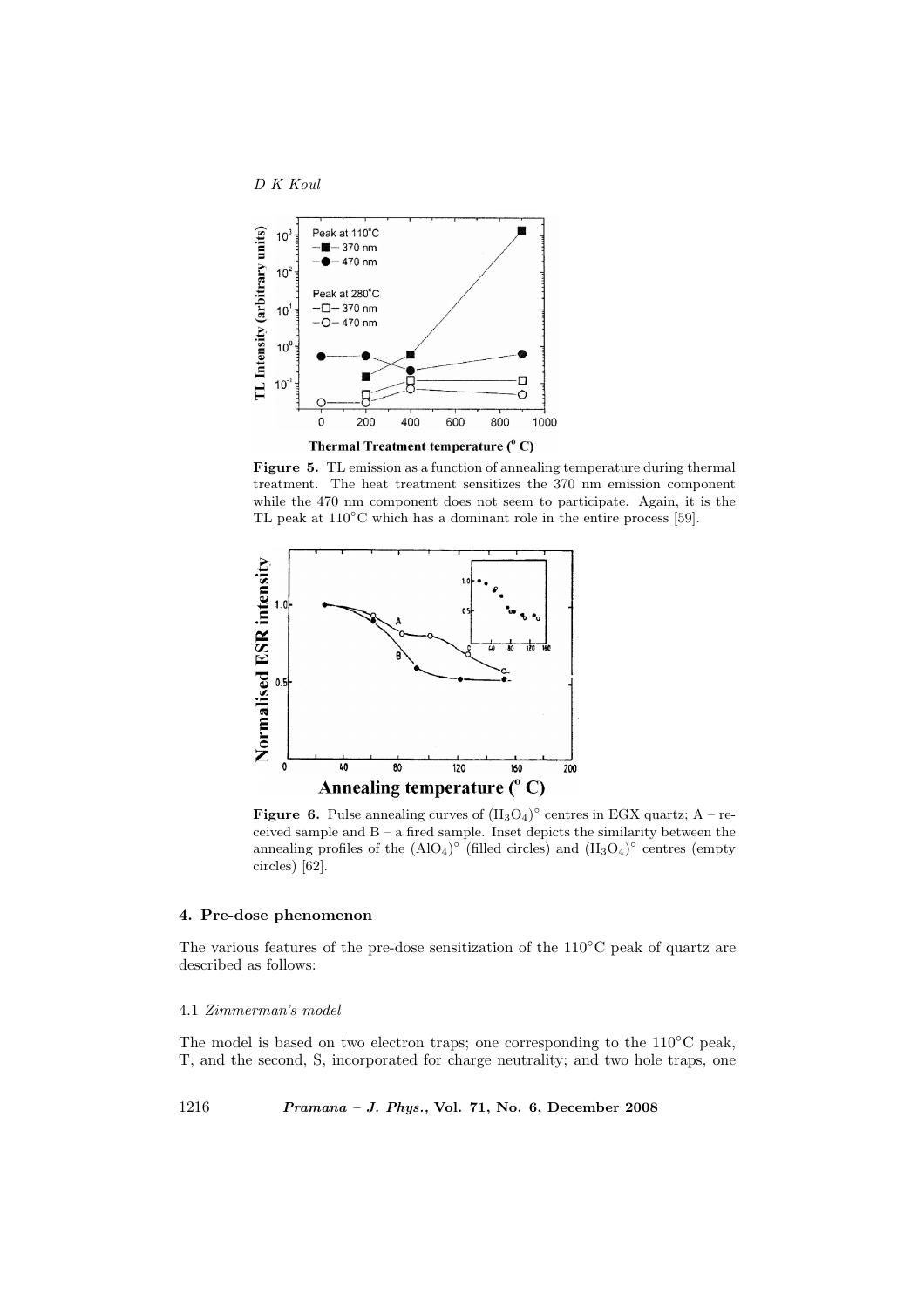$110^{\circ}$ C thermoluminescence glow peak



Figure 7. The energy level diagram of Zimmerman's pre-dose model. T, L, S and R represent the electron trap, recombination centre, deep trap and hole reservoir respectively [16].



Figure 8. Model incorporating more than one reservoir centres in order to explain various features of the luminescence in the case of 110◦C glow peak of quartz.  $T_1$ ,  $T_2$  and M are electron centres.  $R_1$ ,  $R_2$  and  $R_3$  represent reservoir hole traps and L the luminescence centre [63].

acts as a luminescent centre for 110◦C peak, L, and the other behaves as a reservoir centre, R (figure 7) [16]. The main hypotheses governing the pre-dose phenomenon are: (i) pre-dose (paleo-dose in the case of natural samples) essentially populates the R centres, (ii) heating at around  $500^{\circ}$ C transfers holes from R to L centres and (iii) the probability of the radioactive recombination for the electrons released from L traps during TL read out enhances considerably, due to the increase in the availability of recombination centres, L.

The Zimmerman's model is still on a firm ground except for some minor modifications. Attempts have been made by various researchers to model various features of the luminescence observed in quartz [40,63–67]. Chen had to introduce another competing electron trapping centre in order to explain the linear dependence of the TL peak on both the test dose and pre-dose [64]. The presence of these competitors was, again, found necessary in order to explain the presence of non-linearity in the TL behaviour of unfired quartz as compared to linear TL growth in the case of fired specimen. So, the centre S in figure 7, which was incorporated by Zimmerman in her model for charge balance, has been suggested to play the role of a competitor during the heating stage of the TL process. Subsequently, these competitors were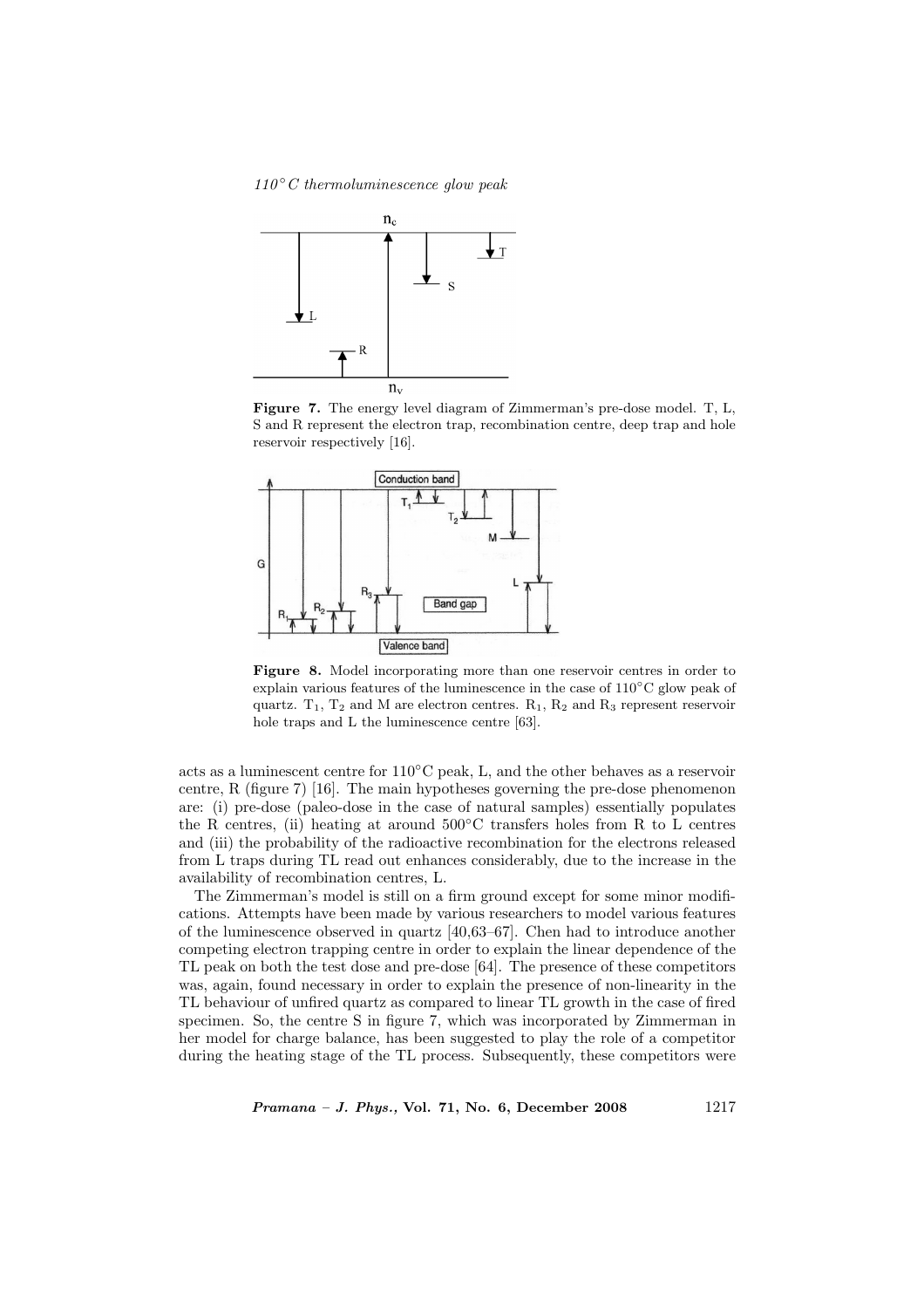reported to be the  $E_1'$ -centre, the same centres involved in thermal sensitization of the 110◦C TL peak, as reported in §3. Chen and Leung [66] were able to successfully simulate the pre-dose effect and the sequence of steps involved in the pre-dose dating procedure by adopting modified Zimmerman's model, two electron and two hole centre model [66]. It is the role of the S centre which differentiates it from the Zimmerman's model.

The process of evolving numerical models for the pre-dose sensitization continued, essentially, to take into account various phenomena, like the thermal activation characteristics (TAC), isothermal sensitization, the nature of TAC for different values of pre-dose and dose quenching. The nature of the thermal activation curve (TAC), essentially, reflects the distribution in activation energy of the reservoir traps, R. As the activation temperature is increased more and more holes get transferred from R to L centres. Experiments involving the isothermal activation and progressive thermal sensitization measurements were performed to understand the nature of the thermal activation curve [40]. The former involves measurement of the sensitivity change happening during the heating of a sample at a constant temperature for extended periods of time, while the latter measures a series of isothermal sensitization for the same aliquot at increasing activation temperature.

As the release of holes from R-centre is governed by the Arrhenius law, the transfer of charges will depend on the heating temperature and the TAC should have been ideally represented by a single saturating exponential. But, the TACs obtained in the isothermal sensitization measurements could not be fitted with such exponentials [40,63]. This led to the formalism of multi R-centres, i.e., more than one reservoir centres are operational in the pre-dose mechanism. Therefore, the progressive thermal sensitization experiments were conducted to understand the feasibility of incorporating more than one R-centre in the luminescence mechanism. The results indicated the pattern of sensitization to be complex in nature. A multiphase sensitization behaviour with increasing heating temperatures was observed. To a large extent, this upheld the hypothesis of multi-R-centre configurations. Based on these findings a modified Zimmerman's model consisting of multireservoir hole traps were developed (figure 8) [40,63]. These models were found to be able to reproduce various empirical results by means of numerical simulations. The proposed reservoir centres have been suggested to get activated at different activation temperatures during the thermal activation process.

Though, over a period of time, more than one reservoir has been incorporated to take into account various features of the pre-dose process the exact nature of these centres and their precise contribution to the pre-dose sensitization needs further scrutiny. It is worthwhile to take into account the role of thermal treatment apart from its contribution in transferring charge from one centre to the other in the pre-dose process. A comparative analysis of thermal and pre-dose sensitization makes one to believe that the heating involved in pre-dose protocol can, in principle, also introduce some thermal sensitization apart from its conventional role of transferring the charges. On the other hand, heating at ∼500◦C, the thermal activation temperature used in the pre-dose phenomenon, has been reported to generate some kind of de-sensitization effect. The argument behind this hypothesis is that the traps corresponding to other glow curves of the quartz which appear in this temperature range, like ∼230◦C and 375◦C, may get emptied during heating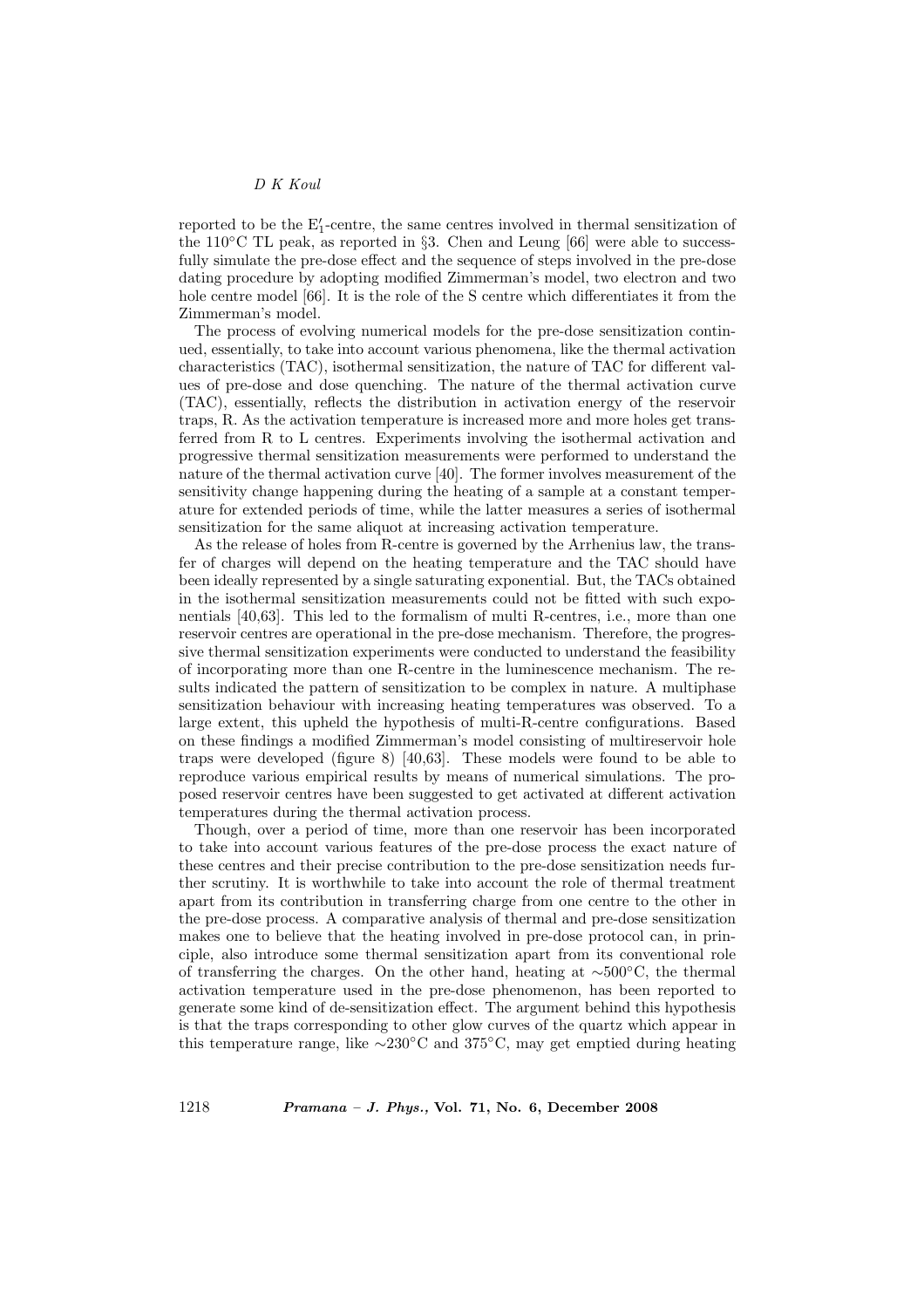at this temperature. Subsequently, this may enhance the competition experienced by the centres responsible for the 110◦C TL peak during the TL read out [29]. The role of thermal treatment in the pre-dose procedure needs a better understanding  $vis-\hat{a}-vis$  the effects it can generate in the luminescence process, as described above. Does the composite influence of these transformations brought out by this thermal activation make it difficult to represent the TAC by single saturating exponential? This possibility may eliminate the need to have more than one reservoir centres in the models representing pre-dose process.

#### 4.2 Sensitization characteristics

The sensitization, as discussed earlier, is dependent on the pre-dose, activation temperature and the test dose utilized in pre-dose treatment. It is worthwhile to mention here that, apart from these parameters, the pre-dose behaviour also depends on the nature of the quartz specimen [67]. The thermal activation initiates at ∼200◦C, peaks typically at ∼500◦C and reduces appreciably thereafter, but, can be sustained up to  $700\degree\text{C}$  [31]. The thermal activation characteristics varies from sample to sample. The growth curve saturates at a very low radiation dose, essentially due to saturation of R-centres after a few Gy.

The movement of hydrogen in the quartz lattice during irradiation and annealing has been reported [60]. It has been postulated that these atoms get unlocked during irradiation and heating generates mobility in them. During diffusion in the lattice they get trapped at centres which are precursors to  $(H_3O_4)^\circ$  centres. It is these centres which have been proposed to participate, while  $(AlO<sub>4</sub>)^{\circ}$  centres remain more or less ineffective in the sensitization process. The scenario here seems to be similar to the one operating during thermal sensitization, as discussed in §3.2. This has been confirmed by observing the enhancement in the TL emission which has been again observed to be centred at around 370 nm whereas the 470 nm component remained unaltered. But, as mentioned already, role of intrinsic defects of  $SiO<sub>2</sub>$ , i.e. oxygen defects, cannot be overlooked here [23].

#### 5. Applications

A workable TL peak at a temperature as low as 110◦C is the best thing a TL worker could have asked for as operating at this range of temperature removes the phenomena that generally deteriorate the TL signal, like background black body radiation, heat-related chemical changes in the sample and thermal quenching. This special feature has rendered it one of the cleanest workable peak in TL studies. But, in order to ensure the reliability of the technique, various assumptions in the protocol must be looked into carefully. These include (i) nature of the thermal activation curve, (ii) the variation in the sensitization process during antiquity since last firing, (iii) behaviour of the thermal activation with applied radiation dose and (iv) the degree of dose quenching. Depending on the nature of these findings a suitable method based on the pre-dose technique must be identified for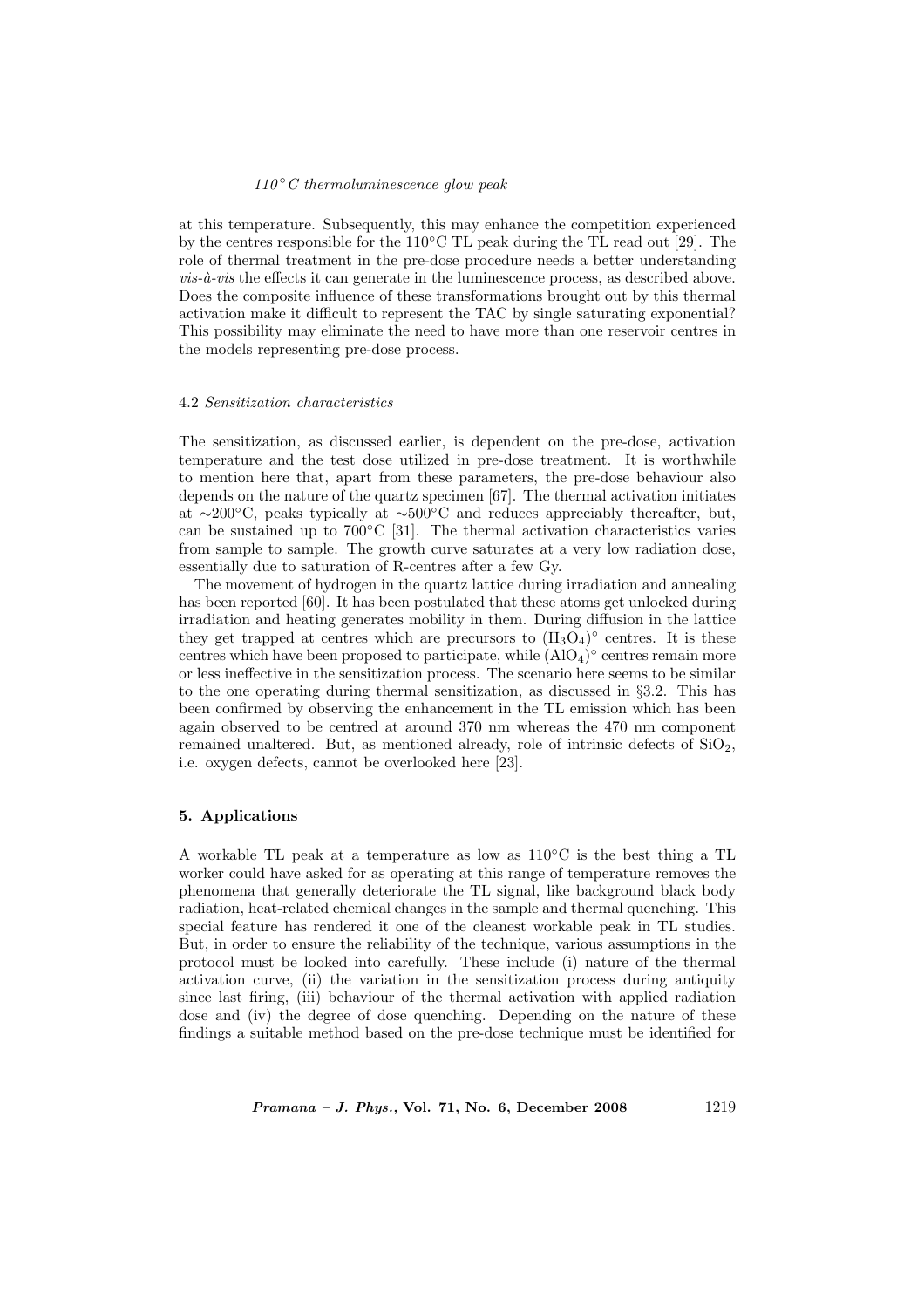the equivalent dose measurement. The technique has been exploited extensively in the applications described below.

#### 5.1 Dosimetry

The introduction of quartz grains for low-level dosimetery has been found quite effective in radiation accident dosimetry, known as retrospective dosimetry [30,68– 71]. Here the interest lies in estimating the absorbed radiation dose emanating due to an accident, i.e. in the case of situations where conventional synthetic dosimeters were not in place during the time of radiation exposure. The cause of accident can be due to nuclear weapons explosions, nuclear reactor accident or any event which results in unintended radiation release. Retrospective dosimetry, the conventional term used for this measurement, has been effectively undertaken for doses ranging from  $\sim$  few mGy to few Gy using the 110<sup>°</sup>C glow peak of quartz. The high sensitivity of the 110°C pre-dose peak, using fired quartz grains, at relatively low doses makes it the only TL technique that is generally applicable for retrospective environmental dosimetry.

Retrospective dosimetry essentially involves reconstruction of the radiation dose received by the local population in the event of a nuclear accident. Different methods, based on the pre-dose mechanism, have been utilized effectively to estimate the dose leaked during all the major nuclear accidents. The measurements utilize natural minerals, like quartz, extracted from ceramic materials, like bricks, tiles, pottery, porcelain, cementitious building material etc., at the affected sites. The International Commission on Radiation has demonstrated the applicability of the fired clay bricks and the ceramic materials in buildings populated in regions affected by radioactive fallout to be reliable dosimeters to regenerate the dose profile of the accident radiation dose [72].

#### 5.2 Dating

The memory effect of  $110\degree$ C peak in the form of the pre-dose sensitization has been effectively utilized for dating the fired specimen [1,3,4,34,73]. As explained earlier, the technique based on this mechanism does not rely on the conventional build-up of the signal with time but the enhancement in the TL sensitization since the last firing episode. This method has been found quite powerful for samples which are a couple of thousand year old – archaeological time scales. The conventional TL methods do encounter limitations in this age bracket, mainly, due to poor TL signal. So, the age estimation of this era, a vital time period in the case of archaeological dating, is best suited for the pre-dose dating method. Various protocols, based on the pre-dose phenomenon, have been devised to enhance the reliability of the technique. Figure 9 illustrates applicability of the methods based on the pre-dose phenomena of, both TL and OSL signals in the estimation of the equivalent dose [74]. It demonstrates the dose recovery of the applied radiation dose, 4.46 Gy, using the additive pre-dose protocols of the two signals in the case of the pre-fired local geological sample, Thar. The recovered doses in the case of both the modes of the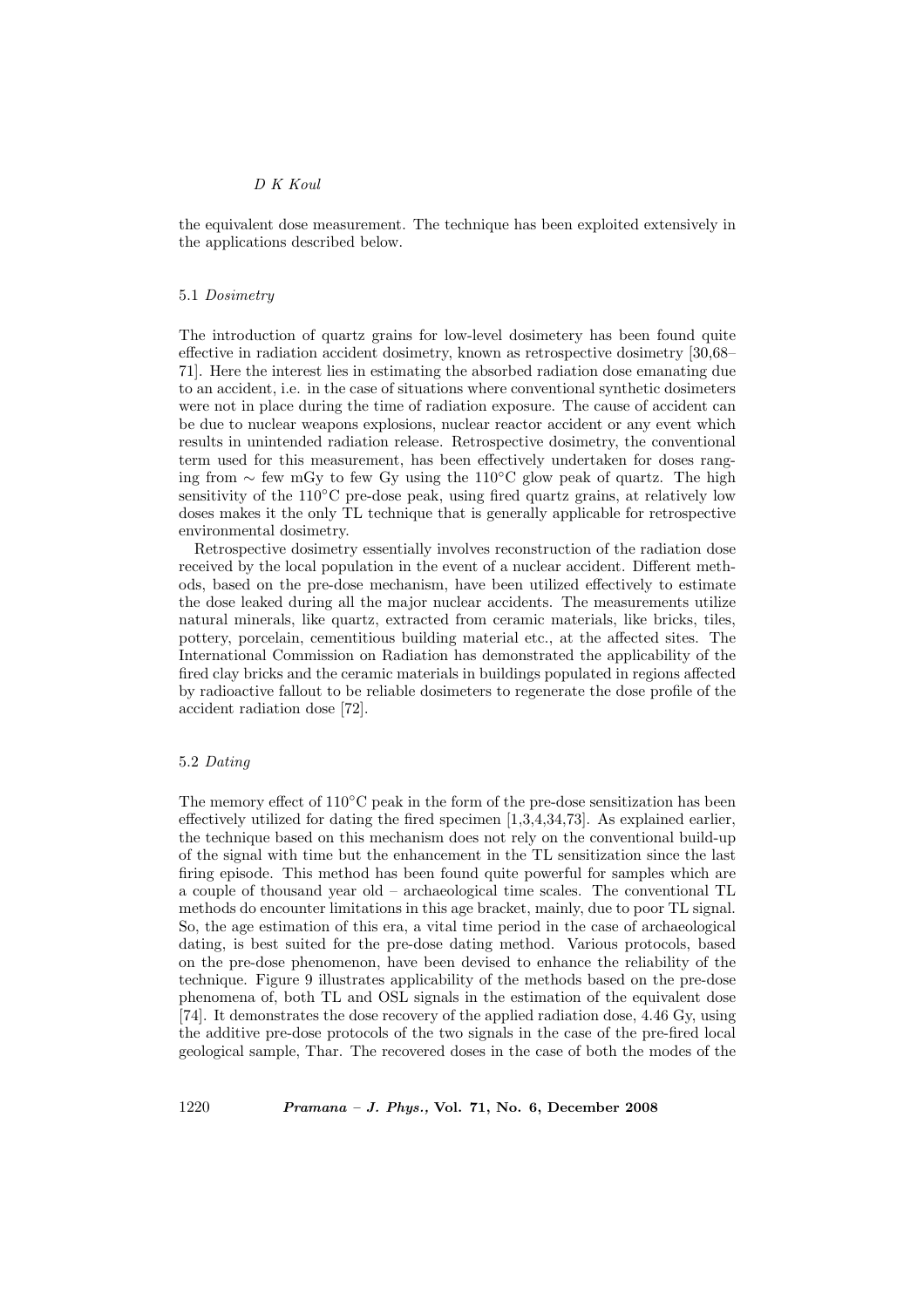

Figure 9. Dose recovery using TL and OSL additive pre-dose protocols in the case of pre-fired local geological quartz sample, Thar. A beta dose of 4.46 Gy, the dose to be recovered, was administered to the specimen. Additive doses of 1, 2 and 3 Gy were applied in the dose recovery protocol. The values of doses recovered using the TL and OSL pre-dose procedures were 4.08 and 4.72 Gy respectively. The correlation coefficients of the TL and OSL fits have been found to be quite good, 93.7 and 91.6% respectively [74].

luminescence, TL and OSL, were found to be close to the laboratory administered radiation dose, 4.09 and 4.72 respectively.

The pre-dose dating technique has also gained importance as a reliable tool in authenticity testing, especially for the kind of ware in which TL is affected by (i) spurious signal, (ii) anomalous fading and (iii) loss of TL signal which did happen due to some unwanted heating of the ware [75,76]. Various controversies related to the authenticity of the antiques, have been resolved by incorporating the advantages inherent in this technique which would not have been otherwise possible [1]. The pre-dose method assumes tremendous importance for objects older than 500 years, as the conventional method becomes highly unreliable in this range. This is the era which covers the Renaissance period, an era which has attracted scores of gifted forgers.

#### 5.3 Estimation of firing temperature

Knowledge of thermal history during the firing event of the specimen has generated a lot of interest for two reasons: (i) to know whether the zeroing has been perfect and (ii) to select the protocols for TL and OSL dating measurements [48]. The former has a lot of bearing on the TL dating as perfect zeroing ensures its reliability. The sensitivity of the  $110°C$  TL peak has been found to depend on the firing temperature, time of firing, rate of cooling and the heating environment. Methods based on the various aspects of the 110◦C peak have been devised successfully to evaluate the firing temperature in a reliable way [77–80].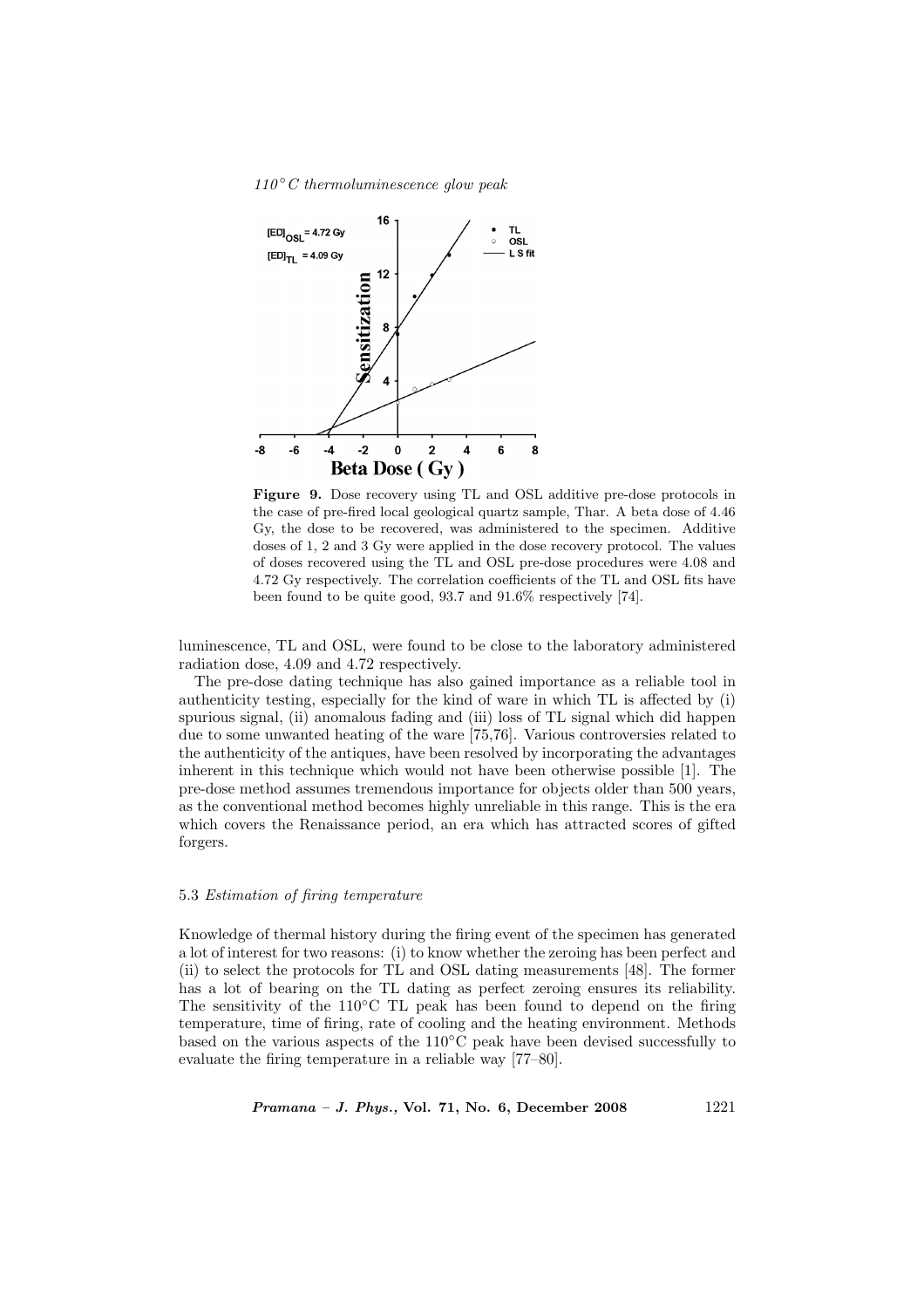



Figure 10. Sensitization curves of unfired and fired (800°C) quartz samples with refiring at various temperatures. The unfired specimen shows a monotonous growth with refiring while the fired one remains constant till the pre-fired temperature (800◦C) and thereafter enhances with refiring [81].



Figure 11. Sensitivity ratio, defined as the ratio of the pre-dose sensitized and un-sensitized  $110\degree$ C TL signal, of the quartz samples from pottery samples, Kalibanga fabric 'c' and Nazrabad [32].

Pre-dose based technique has also been attempted for the identification of the firing temperature but with mixed results. In their studies, Sunta and David [81] could identify the firing temperature mark by observing the sensitization behaviour of the unfired and fired samples with different refiring temperatures (figure 10). Watson and Aitken [82] on the contrary did not observe any such pattern in the case of both fired and unfired samples. The validity of the technique was examined by Koul et al [32] using a wide spectral band. This band was chosen to minimize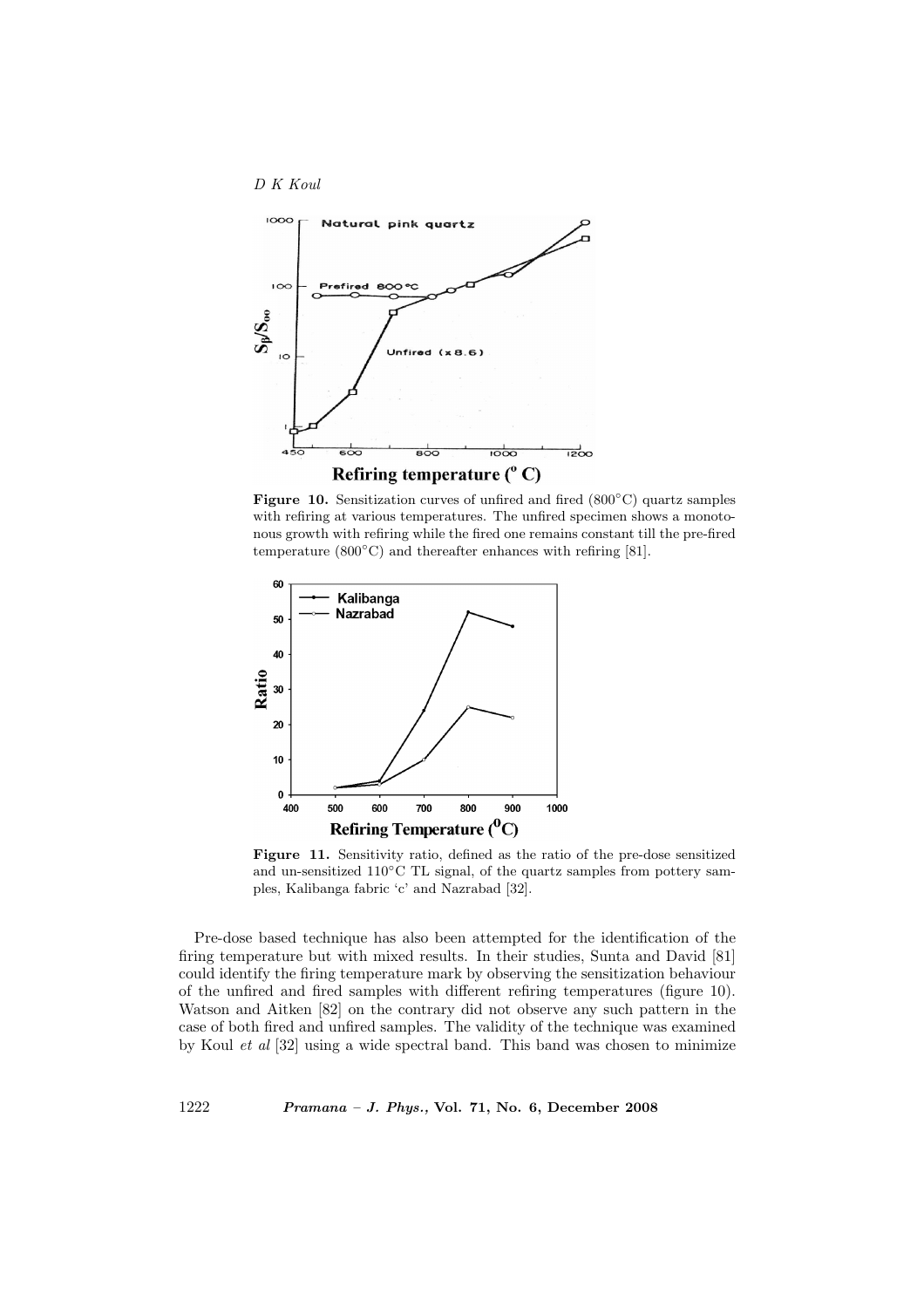

Figure 12. Measurement of the OSL sensitization of the Thar and Sludge samples after refiring at various high temperatures,  $400-900°C$  in the case of Thar and  $400-1000°\text{C}$  in the case of Sludge, in steps of  $100°\text{C}$ . The pre-dose treatment consisted of a test dose of 0.4 Gy, pre-dose of 10 Gy and thermal activation temperature of 380◦C. The arrows point out the firing temperatures experienced by the specimen prior to refiring,  $600$  and  $800°$ C in the case of Thar and Sludge respectively [83].

the spectral changes, if any, during the firing process. The results of their studies also indicated that the technique might not be generally applicable (figure 11). The various aspects involved in this measurement were analysed to ascertain the applicability of the technique [84]. In this direction the role of alkali ions was postulated to limit the capacity of the  $110\degree$ C peak of quartz to remember the firing temperature using pre-dose sensitization technique [85]. Recently, the applicability of the pre-dose OSL along with the pre-dose of the  $110\degree$ C signals for the firing temperature estimation indicated that the overall pattern of the sensitization curves in the case of both TL and OSL emissions seem to carry the signatures of the phase transition rather than the firing temperature mark (figure 12) [83]. The variation in the sensitization might be attributed to the phase transition occurring in the temperature range of 800–900◦C.

#### 6. Correlation with OSL

Optically stimulated luminescence (OSL) is the luminescence emitted by irradiated insulator or semiconductor during exposure to light [86,87]. The phenomenon is analogous to TL with the stimulation being carried out by light instead of heat. On continuous exposure to the optical stimulation (420–550 nm) the OSL signal of quartz is observed to decrease continuously. The curves obtained during the optical stimulation are called OSL decay or shine down curves, similar to glow curves in TL measurements.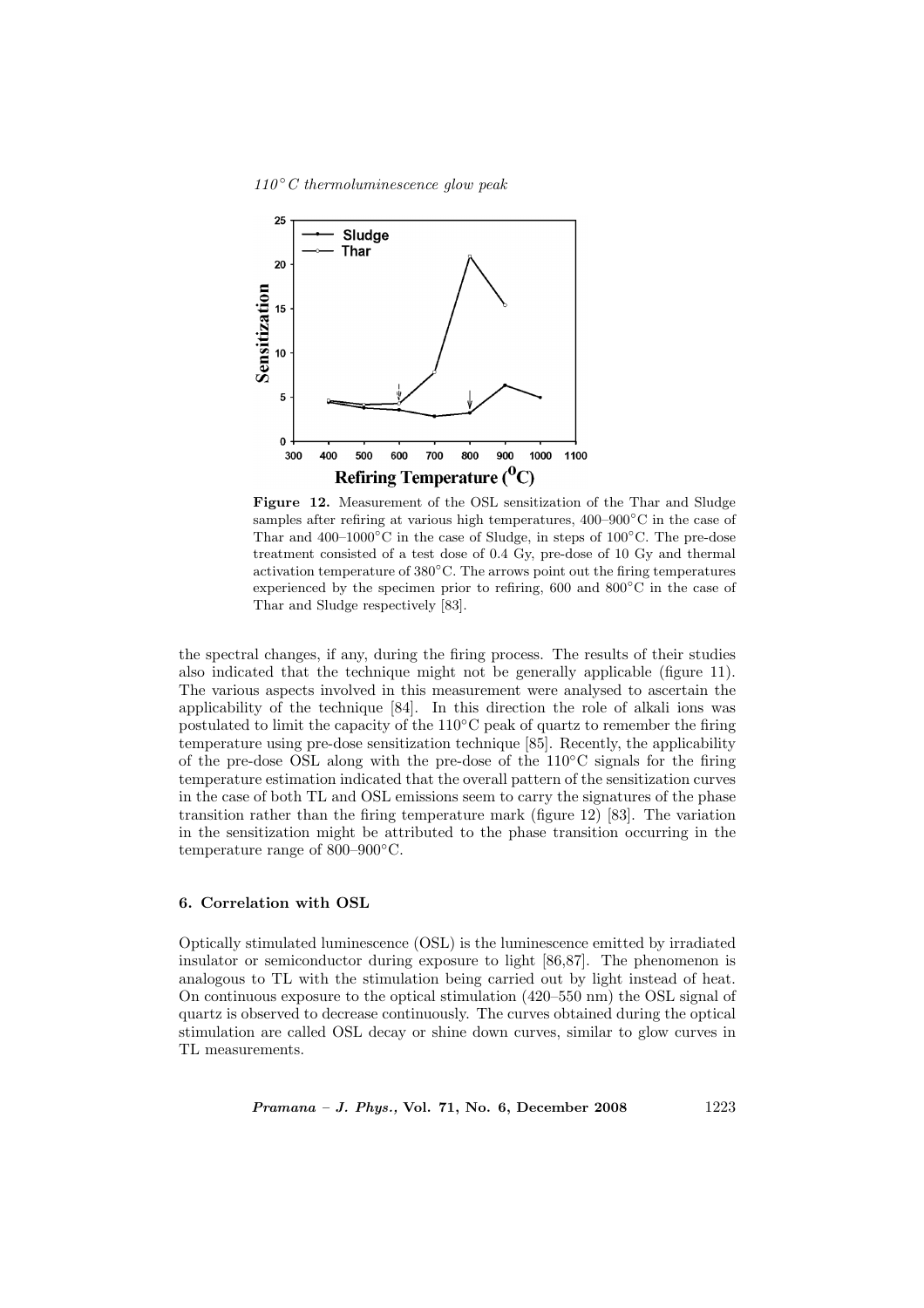OSL has emerged as the most powerful analytic method for various applications. A number of studies have been undertaken by various workers to observe the relationship between the 110◦C TL peak and OSL signal of quartz [22,36,37,88,89]. The two phenomena have been observed to respond in a similar fashion to (i) impact of thermal treatment [25,54,55], (ii) the pre-dose treatment [56] and (iii) the charge build-up during irradiation and the transfer of charges from R-centres to L-centres due to thermal activation in the pre-dose mechanism. All the features of the pre-dose phenomenon such as (i) growth curves (figure 13), (ii) thermal activation curves and (iii) impact of the UV have been reported to be very similar for both luminescence processes.

The correlation between the 110◦C TL peak and OSL signal of quartz has been established to such a level that the former has been utilized, extensively, as a reference for OSL applications. The protocol employed in the case of OSL measurements involves pre-heating and to know what sort of bearing it will have on the OSL behaviour, the 110◦C TL peak has been used as an effective handle [90]. So, this sort of correlation has rendered a lot of importance to the  $110\degree$ C peak during the last few years. The luminescence centres responsible for the emission of the OSL signal at ∼370 nm have also been suggested to be the same ones that are used in the production of the 110◦C TL peak [38,39]. However, this relationship between the two phenomena has been reported to be valid only for the fast component of the CW-OSL signal and not for the other components of this signal [91]. The behaviour of the two processes has been modelled extensively by Bailey [40].

Murray and Wintle [92] reported that the 110◦C TL sensitivity was almost directly proportional to OSL sensitivity only if the annealing temperatures of the samples fall below 500°C. The annealing at high temperatures has been observed to favour the TL process. The dissimilarity in the ratio of the two sensitivities in the case of higher annealing temperatures was also reported by Chen et al [93] for sedimentary samples. In fact, Koul and Chougaonkar [83] found that with increase in the firing temperatures the TL/OSL ratio becomes larger in the case of both conventional and pre-dosed signals (table 1). To explain this variation in the behaviour of the 110◦C TL and OSL with high annealing temperatures, Li [94] proposed a model which involves three electron traps, one type of luminescence centre and three non-radiative recombination centres (R-centres) – an extension of Zimmerman's model. It was postulated that the 110◦C TL trap and OSL trap access different suites of R centres. Any deviations from this proportional relationship has been explained on the basis of preferential destruction of competing centres during the thermal treatment.

The concept of multiple R-centres, as explained earlier, was introduced by Bailey [40], and Adamiec [63] in order to explain various facets of pre-dose sensitization of the 110◦C TL peak as mentioned above. The hypothetical correlation of these centres with these two modes of luminescence, proposed here, needs to be established firmly. Though variation of the pre-dosed (TL/OSL) ratio with different temperatures does support this argument to some extent (table 1), this hypothesis needs a better understanding. At the same time, it becomes worthwhile here to visualize whether the competing, deep centre, as described above, also has some role in this process. This centre, as explained in the previous sections, was conceived to explain various phenomena like sensitization and modification in the growth curve of the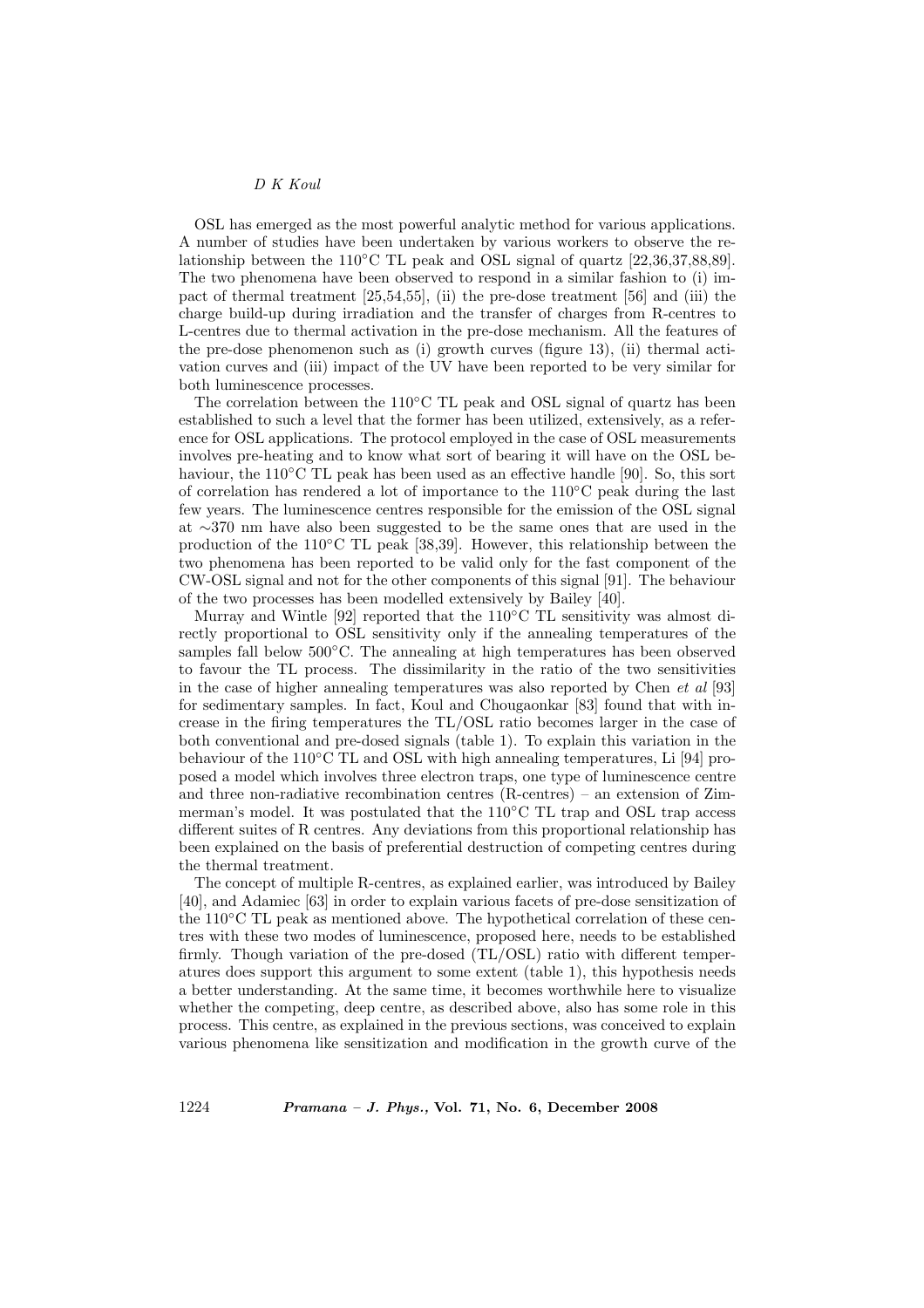

Figure 13. Growth curves of (a) Thar and (b) Sludge with the administered radiation dose (pre-dose) of 0.7, 1.4, 2.8, 5.6, 11.2, 22.4, 44.8 and 89.6 Gy in the case of Thar sample. The OSL growth curves are scaled up by a factor of 4. The treatments involved in the pre-dose measurements, apart from the pre-dose radiation dose, were a test dose of 0.4 Gy and thermal activation temperature of 380◦C [56].

Table 1. Variation of TL and OSL signals with different firing temperatures. This is reflected by the ratio of the two emissions at these heating temperatures. The ratios are shown for both un-sensitized and sensitized signals for both Thar and Sludge samples [83].

| Sample | Firing<br>temperature<br>$(^\circ C)$ | Un-sensitized<br>sensitivity ratio<br>$(TL_0/OSL_0)$ | Sensitized<br>sensitivity ratio<br>$(TL_\beta/\mathrm{OSL}_\beta)$ |
|--------|---------------------------------------|------------------------------------------------------|--------------------------------------------------------------------|
| Thar   | 600                                   | 0.72                                                 | 1.67                                                               |
|        | 900                                   | 15.74                                                | 6.98                                                               |
| Sludge | 700                                   | 0.46                                                 | 0.75                                                               |
|        | 800                                   | 3.6                                                  | 4.48                                                               |

110◦C TL peak occurring due to thermal treatment. The bias of thermal treatment towards the TL mechanism indicates that the removal of these centres might selectively affect the TL process also. Studies to monitor the impact of deep traps on the behaviour of 110◦C TL peak needs to be extended to the OSL mechanism also in order to get a feel of these deep traps  $vis-\hat{a}-vis$  the OSL process. In short, the impact of different centres, R-centres as well as deep centres, on the kinetics involved in the two luminescence phenomena needs a detailed study.

## 7. Future challenges

Although a lot of work has been carried out to bring out the various facets of the 110◦C TL glow peak of quartz, the phenomena governing the luminescence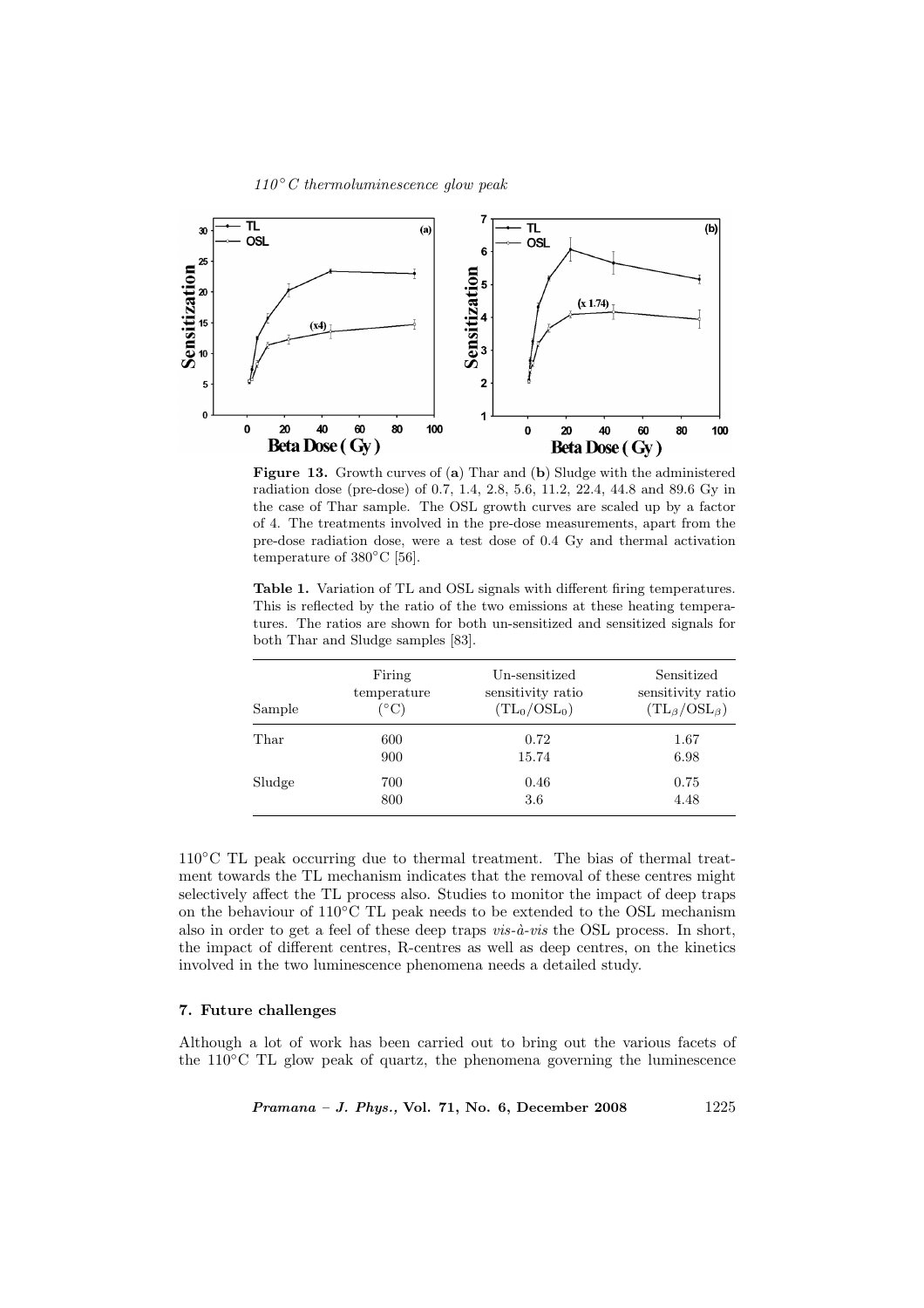process and the nature of trap and luminescence centres still seems to be speculative. Zimmerman's phenomenological model, no doubt, has been able to explain most of the experimental observations, but, it has not yet been verified independently. Although the properties of the centres associated with the  $110°C$  peak have been the subject of many publications, the physical mechanisms operating during luminescence phenomenon are not clearly understood. The kinetics involved during pre-dose treatment resulting in the formation of pre-cursors to the centres involved in the luminescence process is, again, not on the firm footing. The contribution of the extrinsic and intrinsic centres in the entire luminescence mechanism seems to be far from resolved.

The impact of thermal treatment on the properties of this first glow peak of quartz must be formalized in order to segregate the influence of the competitor, deep centre, and phase transitions. The influence of thermal activation in the predose process needs to be investigated beyond its conventional role of being just a charge transferring agent. The hypothesis of the existence of the multiple Rcentres and the preferential bias of these centres towards TL and OSL processes needs a firm understanding. The correlation studies between the 110◦C TL and OSL signals may unveil various features involved in their luminescence mechanisms which might not be possible by studying them in an independent mode. Over the years the number of the reservoir centres have risen from one to three and we never know whether it will freeze there only.

## 8. Summary

By summarizing the work carried out by various workers, it becomes apparent that though the pre-dose phenomenon of the  $110°C$  glow peak has been applied efficiently in a variety of applications, the basic understanding of the various facets of this first glow peak of quartz has not been yet established firmly. These include the nature of defects; radiation- and thermal-induced defect centre transformations; and the kinetics involved in the luminescence process. Workers are busy in both experimental and simulation studies to get a better understanding of the various stages involved in the entire mechanism. The correlation with OSL has opened a new window which may be quite useful in this venture.

## Acknowledgement

The author thanks Mr R Koul, Head ApSD, BARC, Mumbai for his support during this study. I would also like to acknowledge the Marie-Curie fellowship (project ref. no. MTKD-CT-2005-029642), which I am receiving at present.

#### References

[1] S J Fleming, Thermoluminescence technique in archaeology (Clarendon Press, Oxford, 1979)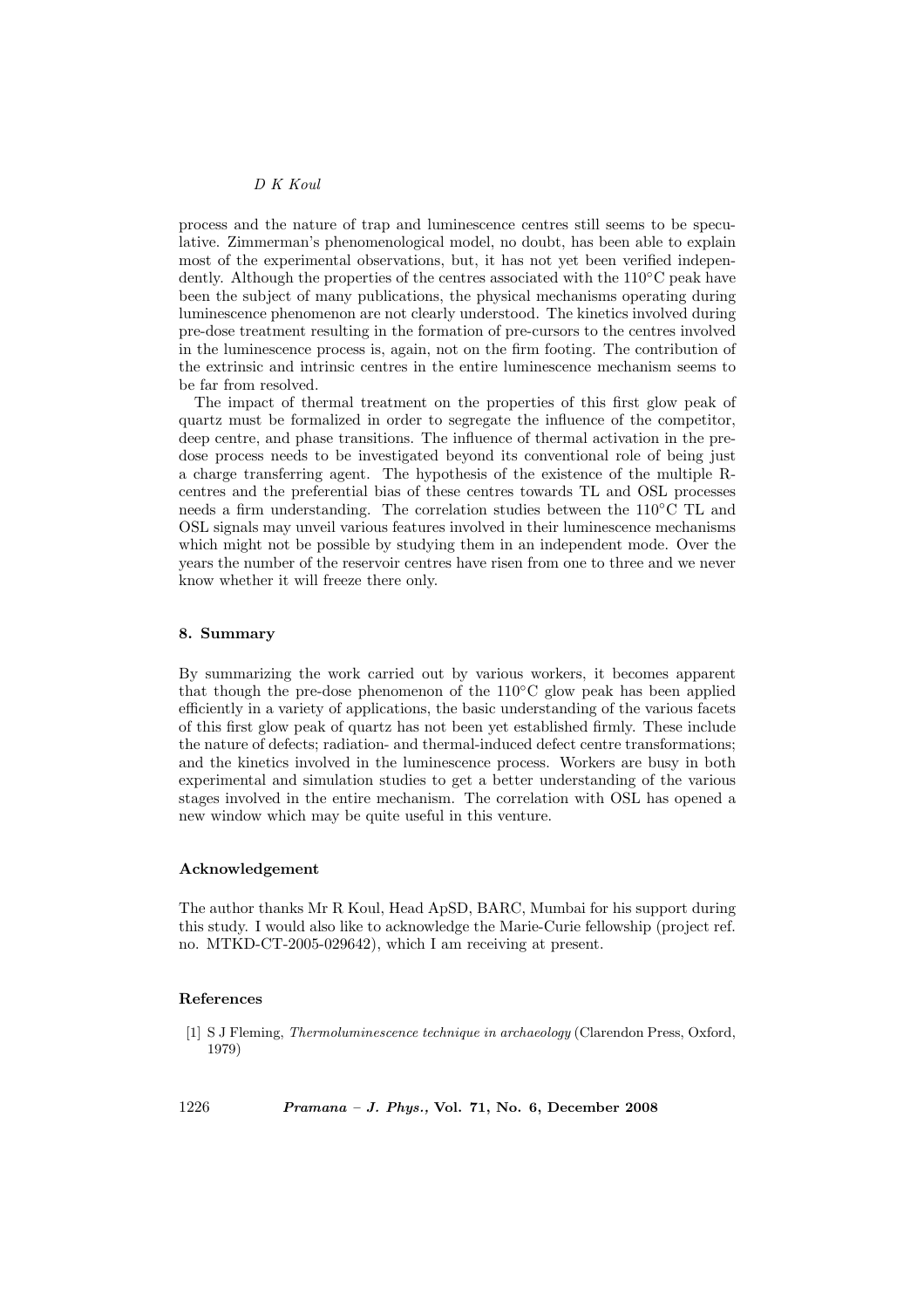- [2] A V Sankaran, K S V Nambi and C M Sunta, Progress of thermoluminescence research in geological materials, Proc. Indian National Science Academy, 1983, vol. 49, pp. 18– 112
- [3] M J Aitken, Thermoluminescence dating (Academic Press, London, 1985)
- [4] S W S McKeever, Thermoluminescence of solids (Cambridge University Press, Cambridge, New York, 1985)
- [5] S A Durrani, K A R Kazal, S W S McKeever and R J Riley, Radiat. Eff. 33, 237 (1977)
- [6] M David and C M Sunta, *Indian J. Pure & Appl. Phys.* **19**, 1041 (1981)
- [7] D J Huntley, D I Godfrey-Smith, M L W Thewalt, J R Prescott and J T Hutton, Nucl. Tracks Radiat. Meas. 14, 27 (1988)
- [8] D Miallier, J Fain, M Montret, T Pilleyre, S Sanzelle and S Soumana, Nucl. Tracks Radiat. Meas. 18, 89 (1991)
- [9] M R Krbetschek, J Götze, A Dietrich and T Trautmann, *Radiat. Meas.* 27, 595 (1997)
- [10] A D Franklin, J R Prescott and G B Robertson, Radiat. Meas. 32, 633 (2000)
- [11] T Hashimoto, Y Hayashi, A Koyanagi, K Yokosaka and K Kimura, Nucl. Tracks Radiat. Meas. 11, 229 (1986)
- [12] T Hashimoto, Y Yanagawa and T Yawata, Radiat. Meas. 42, 341 (2007)
- [13] R Kuhn, T Trautmann, A K Singhvi, M R Krbetschek, G A Wagner and W Stolz, Radiat. Meas. 32, 653 (2000)
- [14] R M Bailey, Radiat. Meas. 38, 299 (2004)
- [15] S J Fleming and J Thompson, *Health Phys.* **18**, 567 (1970)
- [16] J Zimmerman, J. Phys. C: Solid State Phys. 4, 3265 (1971)
- [17] M David, Indian J. Pure & Appl. Phys. 19, 1048 (1981)
- [18] M E Markes and L E Halliburton, J. Appl. Phys. 50, 8172 (1978)
- [19] S W S McKeever, J A Strain, P D Townsend and P Uvdal, PACT 9, 123 (1983)
- [20] B Subramaniam, L E Halliburton and J J Martin, J. Phys. Chem. Solids 45, 575 (1984)
- [21] S W S McKeever, C Y Chen and L E Halliburton, Nucl. Track 10, 489 (1985)
- [22] S Stokes, Radiat. Meas. 23, 593 (1994)
- [23] S A Petrov and I K Bailiff, Radiat. Meas. 24, 519 (1995)
- [24] H M Rendell, P D Townsend, R A Wood and B J Luff, Radiat. Meas. 23, 441 (1994)
- [25] L Botter-Jensen, L N Agersnap, V Mejdahl, N R J Poolton, M F Morris and S W S McKeever, Radiat. Meas. 24, 535 (1995)
- [26] T Hashimoto, S Notoya, T Arimura and M Konishi, Radiat. Meas. 26, 233 (1996)
- [27] Z Y Han, S H Li and M Y W Tso, Radiat. Meas. 32, 227 (2000)
- [28] V Pagonis, G Kitis and R Chen, Radiat. Meas. 37, 267 (2003)
- [29] G Polymeris, G Kitis and V Pagonis, Radiat. Meas. 41, 554 (2006)
- [30] E H Haskell, I K Bailiff, J H Kennet, K L Kaippa and M E Wrenn, Health Phys. 66, 380 (1994)
- [31] I K Bailiff, Radiat. Meas. 23, 471 (1994)
- [32] D K Koul, K S V Nambi, A K Singhvi, C L Bhat and P K Gupta, Appl. Radiat. Isot. 47, 191 (1996)
- [33] A G Wintle, Radiat. Meas. 27, 769 (1997)
- [34] S-H Li and G-M Yin, *Quaternary Sci. Rev.* **20**, 865 (2001)
- [35] A Galli, M Martini, C Montanari, L Panzeri and E Sibila, Radiat. Meas. 41, 1009 (2006)
- [36] M J Aitken and B W Smith, *Quat. Sci. Rev.* 7, 387 (1988)
- [37] A S Murray and R G Roberts, Radiat. Meas. 29, 503 (1998)
- [38] A D Franklin, J R Prescott and R B Scholefield, J. Lumin. 63, 317 (1995)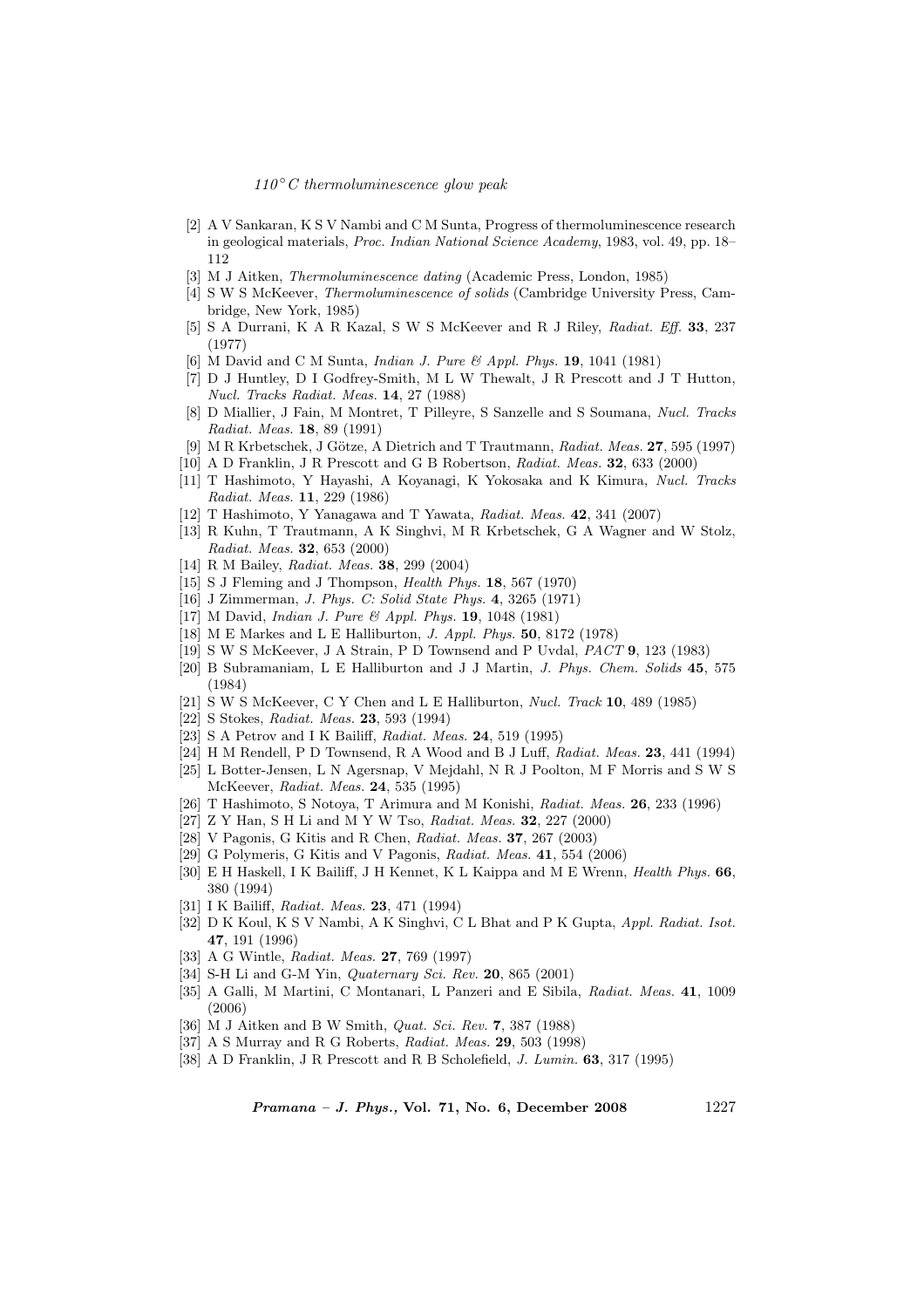- [39] D K Koul and M P Chougaonkar, Do the OSL and  $110^{\circ}$ C TL emissions of quartz share the same centres? Proc. Natl. Conference on Luminescence and its Applications (Coimbatore, India, 2007) pp. 365–367
- [40] R M Bailey, Radiat. Meas. 33, 17 (2001)
- [41] W J Rink, H M Rendell, E A Marseglia, B J Luff and P D Townsend, Phys. Chem. Min. **20**, 353 (1993)
- [42] G Adamiec, Radiat. Meas. 39, 105 (2005)
- [43] Z P Lai and A Murray, Radiat. Meas. 41, 836 (2006)
- [44] S Tsukamoto, A S Murray, S Huot, T Watanuki, P M Denby and L Bøtter-Jensen, Radiat. Meas. 42, 190 (2007)
- [45] M G Jani, L E Halliburton and E E Kohnke, J. Appl. Phys. 54, 6321 (1983)
- [46] S Toyoda, D Takeuchi, T Asai, K Komuro and Y Horikawa, Radiat. Meas. 39, 503 (2005)
- [47] C Charitidis, G Kitis, C Furetta and S Charalambous, Nucl. Instrum. Methods **B168**, 404 (2000)
- [48] C Roque, P Guibert, E Vartanian, E Vieillevigne and F Bechtel, Radiat. Meas. 38, 119 (2004)
- [49] R Chen, X H Yang and S W S McKeever, J. Phys. D: Appl. Phys. 21, 1452 (1988)
- [50] M G Jani, R B Bossoli and L E Halliburton, Phys. Rev. B27, 2285 (1983)
- [51] A D Franklin, Radiat. Meas. 29, 209 (1998)
- [52] J Fain, S Sazella, Th. Pilleyre, D Miallier and M Montret, Radiat. Meas. 30, 487 (1999)
- [53] P G Benny, T K Gundu Rao and B C Bhatt, Radiat. Meas. 35, 369 (2002)
- [54] T Schilles, N R J Poolton, E Bulur, L Botter-Jensen, A S Murray, G M Smith, P C Riedi and G A Wagner, J. Phys. D: Appl. Phys. 34, 722 (2001)
- [55] G Chen, A S Murray and S H Li, Radiat. Meas. 33, 59 (2001)
- [56] D K Koul and M P Chougaonkar, Radiat. Meas. 42, 1565 (2007)
- [57] N R J Poolton, G M Smith, P C Riedi, E Bulur, L Botter-Jensen, A S Murray and M Adrian, J. Phys. D: Appl. Phys. 33, 1007 (2000)
- [58] R A Akber, J R Presscot and G B Robertson, Nucl. Tracks Radiat. Meas. 14, 21 (1988)
- [59] J F deLima, M S Navarro and M E G Valerio, Radiat. Meas. 35, 155 (2002)
- [60] X H Yang and S W S McKeever, Nucl. Tracks Radiat. Meas. 14, 75 (1988)
- [61] J J Martin, Electrodiffusion or sweeping of ions in quartz, Proc. 41st Annual Frequency Control Symposium (IEEE Trans. Ultrasonics, Ferroelectrics and Frequency Control, 1988) pp. 153–160
- [62] X H Yang and S W S McKeever, J. Phys. D: Appl. Phys. 23, 237 (1990)
- [63] G Adamiec, Radiat. Meas. 39, 175 (2005b)
- [64] R Chen, *European PACT* **3**, 325 (1979)
- [65] S W S McKeever and R Chen, Radiat. Meas. 27, 625 (1997)
- [66] R Chen and P L Leung, Radiat. Prot. Dosim. 84, 43 (1999)
- [67] G Kitis, V Pagonis and R Chen, Radiat. Meas. 41, 910 (2006) G Kitis, V Pagonis, R Chen and G S Polymeris, Radiat. Prot. Dosim. 438 (2006)
- [68] E H Haskell, K L Kaippa and M E Wrenn, Nucl. Tracks Radiat. Meas. 10, 513 (1985)
- [69] I K Bailiff, L Bøtter-Jensen, V Correcher, A Delgado, H Y Göksu, H Jungner and S A Petrov, Radiat. Meas. 32, 609 (2000)
- [70] T Hashimoto, H Fujita, H Sakaue, Y Nakata and S Nomura, Radiat. Meas. 41, 1015 (2006)
- [71] V Pagonis, R Chen and G Kitis, Radiat. Prot. Dosim. 111 (2006)